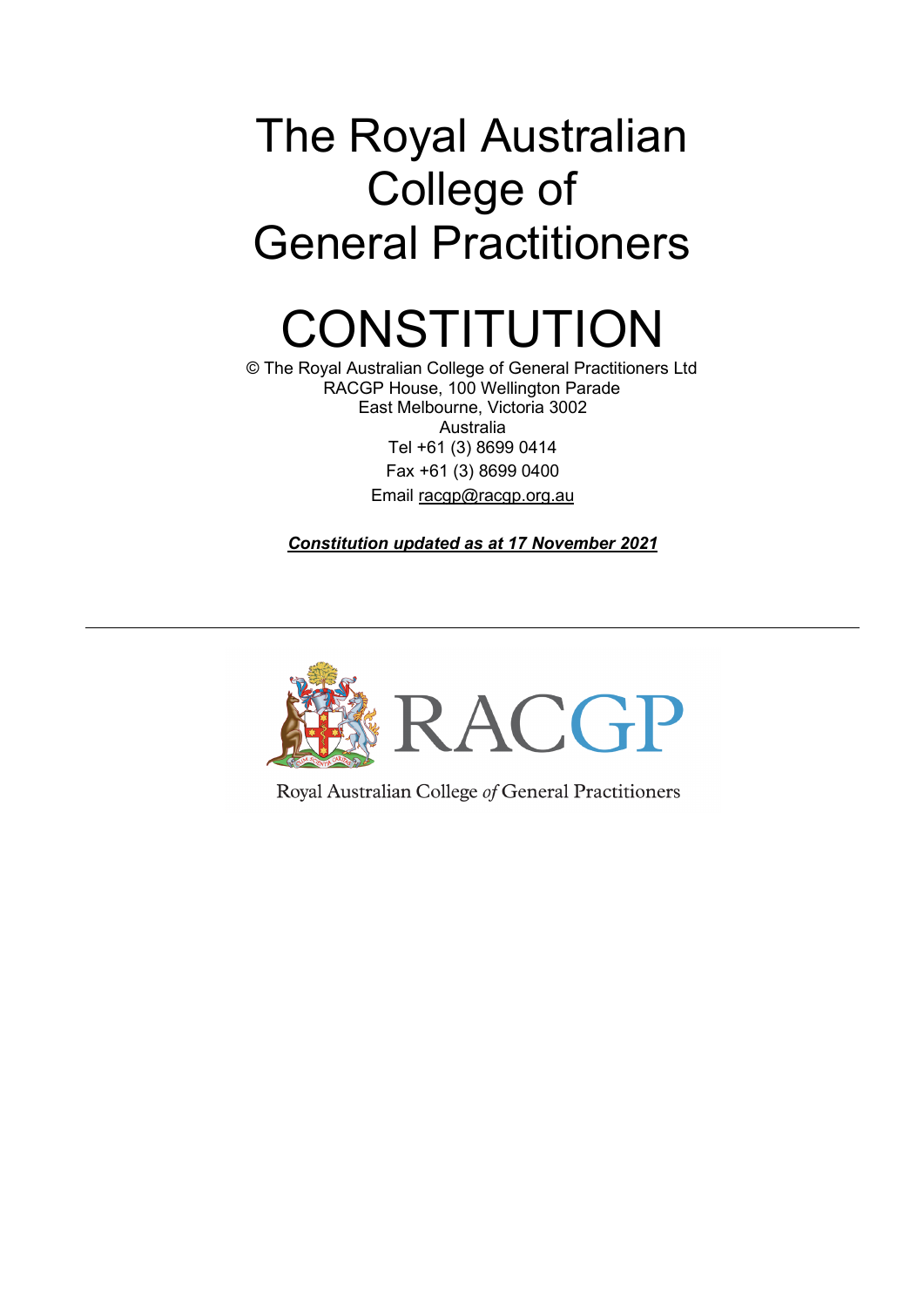# **CONTENTS**

| PART <sub>1</sub> |  |
|-------------------|--|
| PART <sub>2</sub> |  |
|                   |  |
|                   |  |
|                   |  |
|                   |  |
|                   |  |
|                   |  |
|                   |  |
|                   |  |
| PART <sub>3</sub> |  |
|                   |  |
|                   |  |
|                   |  |
| PART <sub>4</sub> |  |
| Part 4.1          |  |
|                   |  |
|                   |  |
| PART <sub>5</sub> |  |
|                   |  |
|                   |  |
|                   |  |
|                   |  |
|                   |  |
| PART <sub>7</sub> |  |
|                   |  |
|                   |  |
|                   |  |
|                   |  |

# Page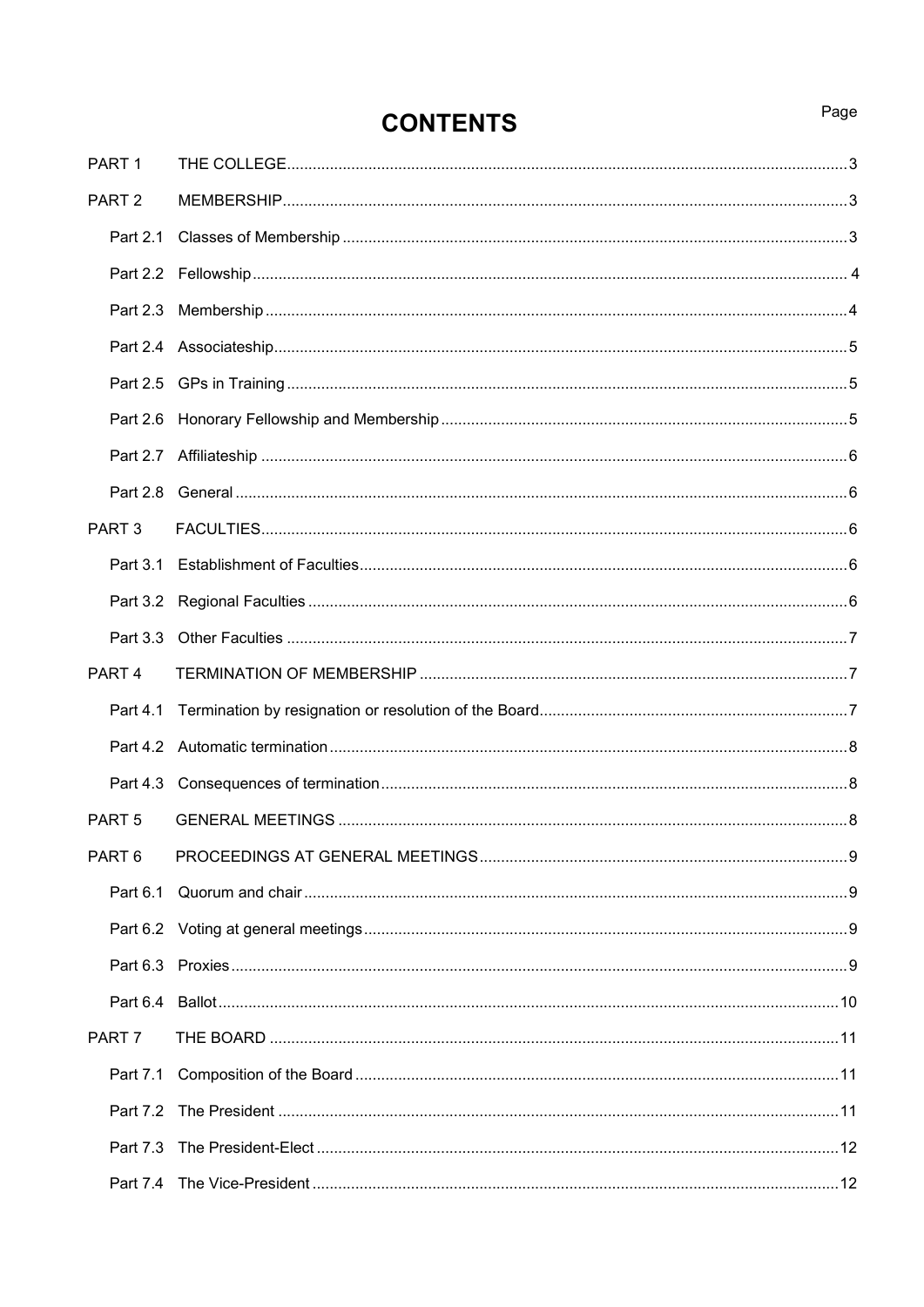| Part 7.5           |  |
|--------------------|--|
| Part 7.6           |  |
|                    |  |
|                    |  |
| PART <sub>8</sub>  |  |
| PART <sub>9</sub>  |  |
| PART 10            |  |
|                    |  |
|                    |  |
|                    |  |
| PART <sub>11</sub> |  |
|                    |  |
|                    |  |
|                    |  |
|                    |  |
|                    |  |
|                    |  |
|                    |  |
|                    |  |
|                    |  |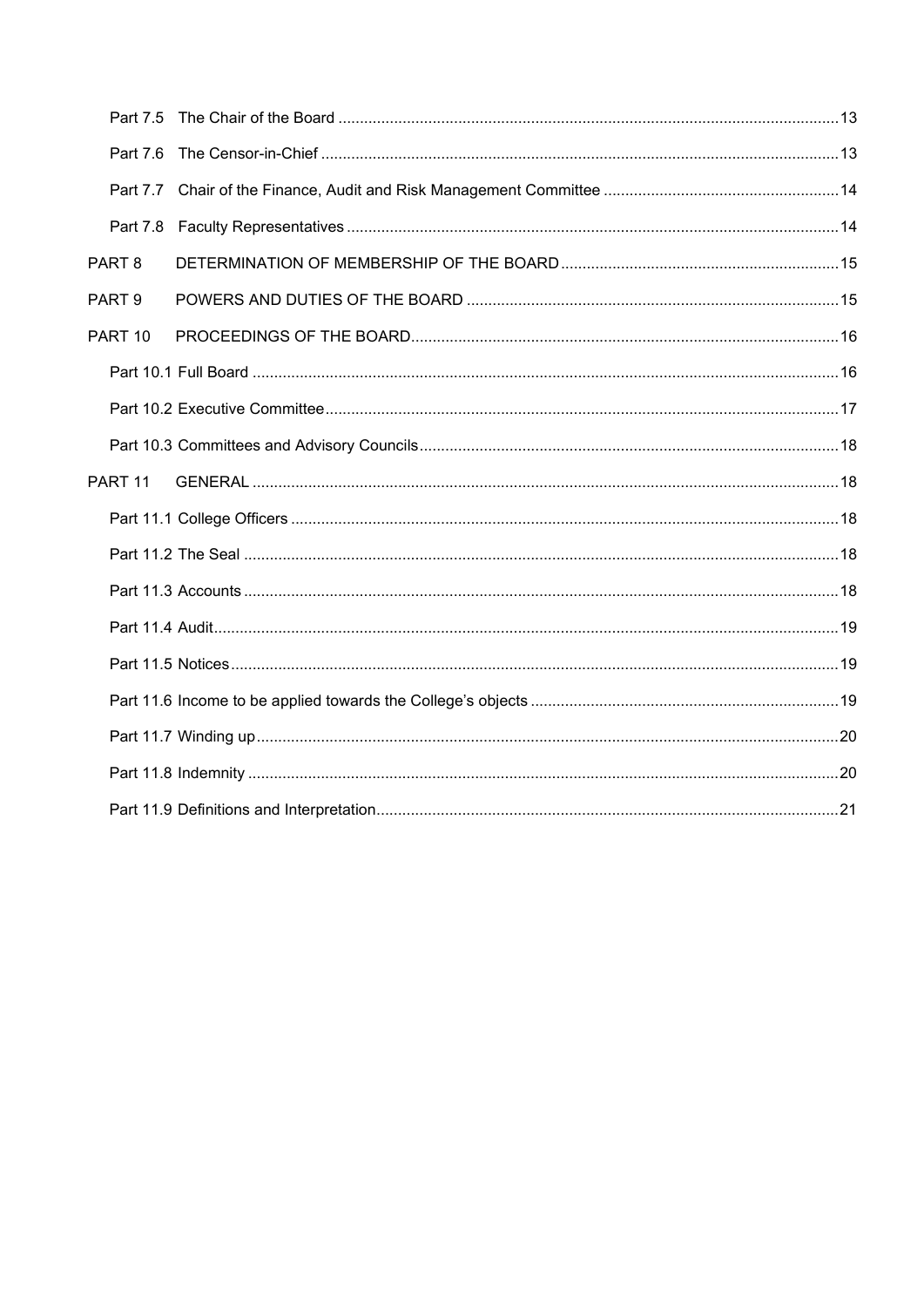# **Corporations Act 2001**

#### **Company Limited by Guarantee**

# **CONSTITUTION**

#### **of**

#### **THE ROYAL AUSTRALIAN COLLEGE OF GENERAL PRACTITIONERS LTD ACN 000 223 807**

#### **PART 1 THE COLLEGE**

- The name of the company is "The Royal Australian College of General Practitioners Limited". 1.
- $2.$ The objects for which the College is established are:
	- (a) To improve the health and wellbeing of individuals and communities by supporting the pursuit of clinical excellence and high quality patient care, clinical practice, education, and research for general practice.
	- (b) To establish and maintain high standards of knowledge, experience, competence, learning, skills, and conduct in general practice.
	- (c) To set the standards for and provide training and continuing professional development programs in relation to general practice and related areas to improve the knowledge and skill in those fields or to extend knowledge and raise standards of learning and patient care.
	- (d) To set the standards for and provide undergraduate and post-graduate educational programs in general practice and related subjects at or in any general practice, community-based medical practice, medical college, other professional college, university, medical school, hospital, laboratory or other educational institution.
	- (e) To provide grants or in-kind support in scholarly subjects related to general practice.
	- (f) To support and publish research by any persons (whether members of the College or not) into general practice and related subjects.
	- (g) To award diplomas, certificates and other honours in recognition of competency, proficiency or attainment in general practice, or for outstanding work, or in appreciation of special services.
	- (h) To encourage suitably trained persons to enter the specialty of general practice.
	- (i) To promote social intercourse, good fellowship and peer support amongst members of the College and amongst persons engaged in general practice and to promote good relations between such members and persons and the community.
	- (j) To advocate on any issue which affects the ability of members of the College to meet their responsibilities to patients and to the community.
- 3. In pursuit of the objects in clause 2, the College has all powers and functions necessary and desirable to the maximum extent permitted by the law.

#### **PART 2 MEMBERSHIP**

#### **Part 2.1 Classes of Membership**

- The members of the College are such persons the Board may admit to membership pursuant to this  $\mathbf{4}$ . Constitution and to any regulations made for this purpose.
- 5. Applications for membership must be in the form and contain such information as the Board requires.
- 6. Membership of the College is classified into the following categories:
	- (a) Fellows;
	- (b) Members;
	- (c) Associates;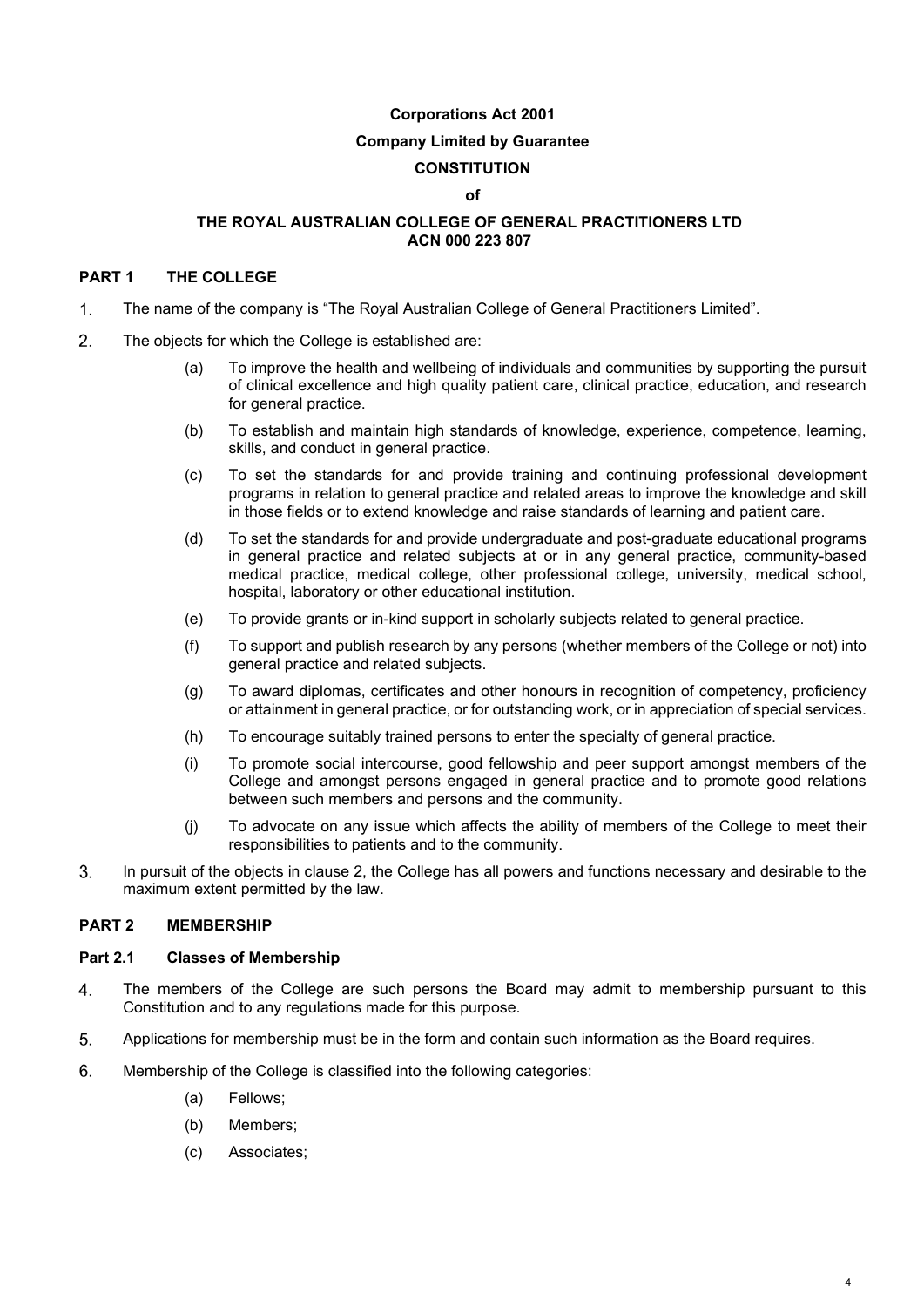- (d) GPs in Training;
- (e) Honorary Fellows;
- (f) Honorary Members; and
- (g) Affiliates.

The Board may establish further classes or sub-classes of membership and set eligibility criteria for membership in regulations and subject to this Constitution the rights and benefits, duties and obligations and status of members within the various classes or sub-classes of membership may be defined by the regulations.

 $7<sub>1</sub>$ The rights and privileges of each member are personal to that member and are not transferable.

# **Part 2.2 Fellowship**

- 8. Every applicant for Fellowship must:
	- (a) be a medical practitioner who, at the date of admission as a Fellow, has completed such training or experience in general practice as is approved by the Board from time to time as a prerequisite for admission as a Fellow;
	- (b) be proposed for Fellowship by a Fellow who has recent knowledge of the applicant; and
	- (c) satisfy the Board of their proficiency in general practice by such examination or assessment as may be prescribed by regulation.
- Every Fellow admitted to Fellowship must fulfil the Continuing Professional Development requirements and is 9. entitled to:
	- (a) while they remain a Fellow, to hold themselves out as a Fellow and to use the post- nominal "FRACGP" in accordance with regulations;
	- (b) wear the academic dress for Fellows prescribed by regulation;
	- (c) receive all notices issued by the College including notices of all general meetings;
	- (d) join in any requisition to convene a general meeting, and attend, speak and vote at all general meetings of the College;
	- (e) participate in all ballots of members of the College;
	- (f) be elected to the Board; and
	- (g) generally participate in the affairs of the College.

# **Part 2.3 Membership**

- $10.$ Every applicant for Membership must:
	- (a) be a medical practitioner who, at the date of admission as a Member, has such training or experience in general practice as prescribed by regulations; and
	- (b) be proposed for Membership by a Fellow or Member who has recent knowledge of the applicant.
- $11.$ Every Member admitted to Membership must fulfil the Continuing Professional Development requirements and is entitled to:
	- (a) receive all notices issued by the College including notices of all general meetings;
	- (b) wear the academic dress for Members prescribed by regulation;
	- (c) join in any requisition to convene a general meeting, and attend, speak and vote at all general meetings of the College;
	- (d) participate in all ballots of members of the College;
	- (e) be elected to the Board (subject to clause 59); and
	- (f) generally participate in the affairs of the College.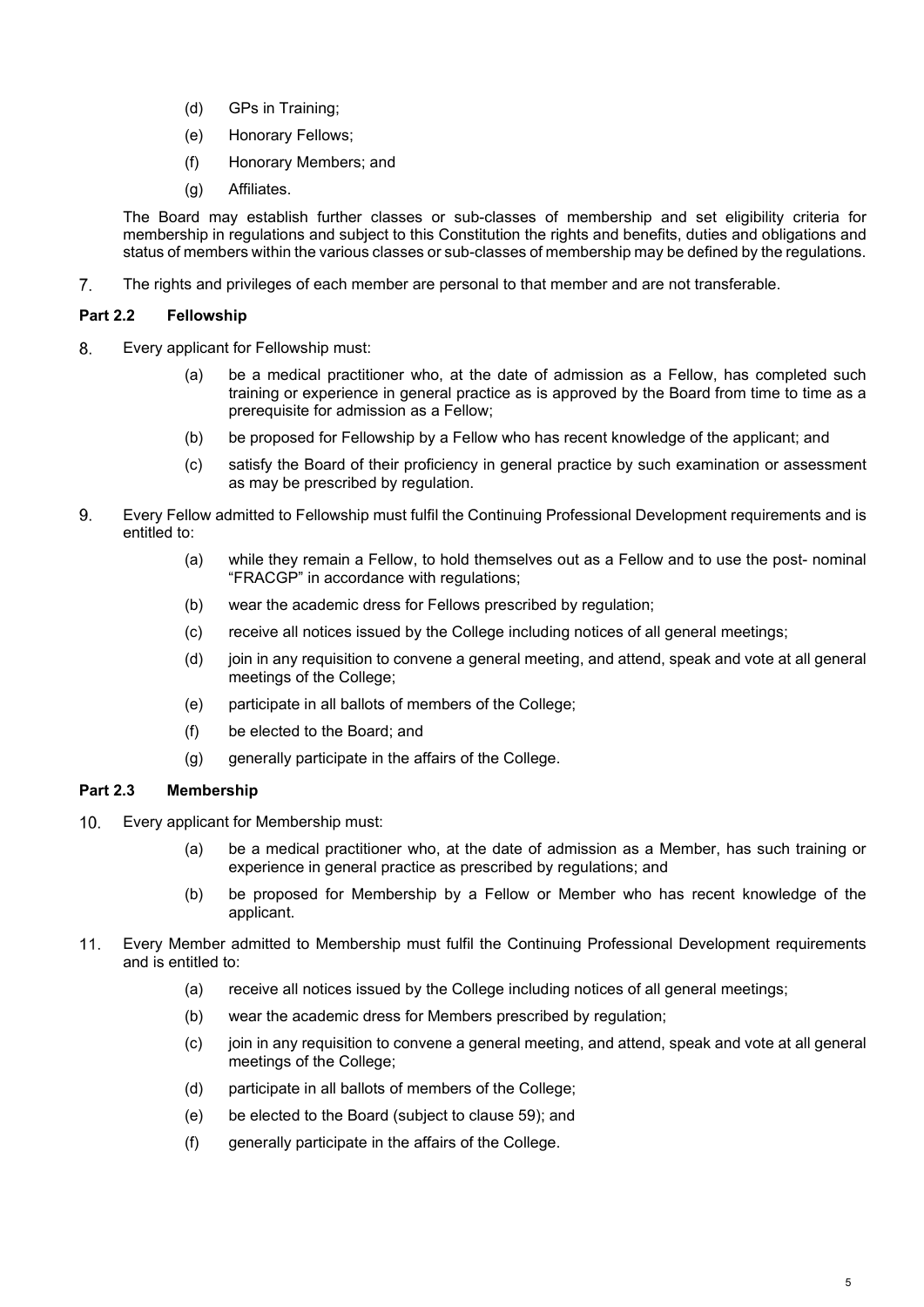# **Part 2.4 Associateship**

- $12.$ Every applicant for Associateship must be a medical practitioner.
- Every Associate admitted to Associateship must fulfil the Continuing Professional Development requirements  $13.$ and is entitled to:
	- (a) receive all notices issued by the College including notices of all general meetings;
	- (b) attend all general meetings of the College; and
	- (c) vote in respect of any resolution to determine the annual allowance the College pays the Directors;

but is not entitled to:

- (d) subject to clause 13(c), vote at any general meeting or, without the consent of the meeting, to speak at any general meeting;
- (e) participate in ballots of members of the College;
- (f) join in any requisition to convene a general meeting of the College;
- (g) be counted in a quorum for general meetings of the College;
- (h) be elected to the Board;
- (i) wear College academic dress; or
- (j) participate, otherwise than as provided by this clause 13, in the affairs of the College.

# **Part 2.5 GPs in Training**

- Every applicant to become a GP in Training must be currently enrolled in a Recognised RACGP Fellowship 14. Pathway.
- $15.$ Every GP in Training admitted to become a GP in Training is entitled to:
	- (a) receive all notices issued by the College including notices of all general meetings;
	- (b) join in any requisition to convene a general meeting, and attend, speak and vote at all general meetings of the College;
	- (c) participate in all ballots of members of the College;
	- (d) be elected to the Board as Chair of the National Faculty of GPs in Training Council but not any other position on the Board; and
	- (e) generally participate in the affairs of the College;

but is not entitled to:

(f) wear College academic dress.

#### **Part 2.6 Honorary Fellowship and Membership**

- The Board may appoint as Honorary Fellows or Honorary Members of the College such persons, in such 16. manner and on such conditions as it decides. The privileges of Honorary Fellows and Honorary Members include the right to receive notices for and to attend general meetings but do not include the right to:
	- (a) participate in ballots of members of the College;
	- (b) join in any requisition to convene a general meeting of the College;
	- (c) be counted in a quorum for or, without the consent of the meeting, speak at general meetings of the College;
	- (d) be elected to the Board; or
	- (e) participate, otherwise than as provided by this clause 16, in the affairs of the College.
- Despite clause 16, any member who is awarded an Honorary Fellowship or Honorary Membership retains all  $17.$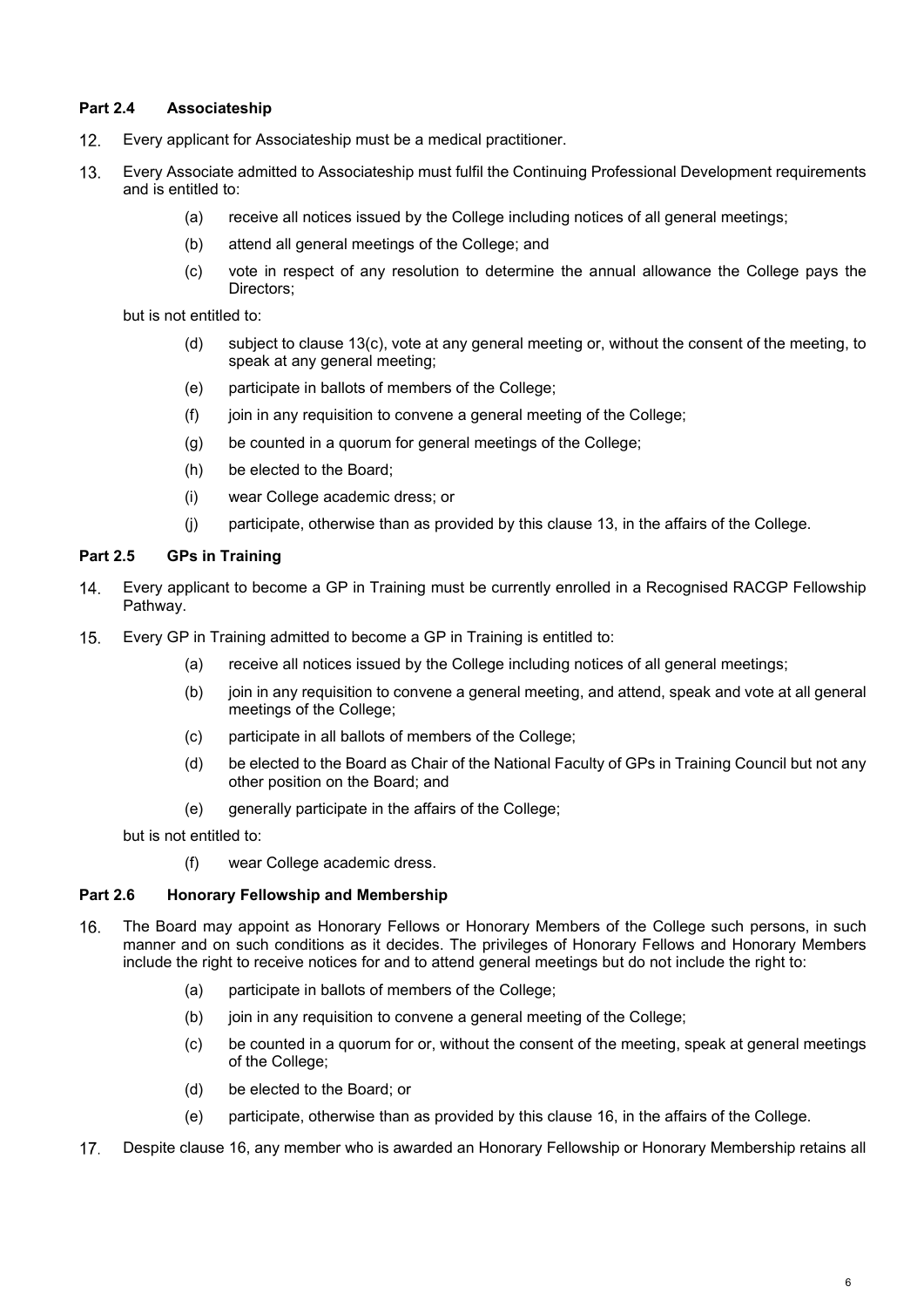voting rights and privileges as were available to them in their capacity as a member prior to such award.

# **Part 2.7 Affiliateship**

- 18. The Board may afford Affiliate status on such conditions as it decides, to medical students, general practice nurses, general practice managers, general practice educators, general practice researchers and others associated with general practice who are not medical practitioners. The privileges of Affiliates include the right to receive notices for, and to attend, general meetings but do not include the right to:
	- (a) participate in ballots of members of the College;
	- (b) join in any requisition to convene a general meeting of the College;
	- (c) be counted in a quorum for or, without the consent of the meeting, speak at general meetings of the College;
	- (d) be elected to the Board; or
	- (e) participate, otherwise than as provided by this clause 18, in the affairs of the College.

# **Part 2.8 General**

- Subject to clause 20, each applicant for membership and each member must pay to the College the annual 19. subscription prescribed by the Board for their category of membership. The Board may reduce the subscription payable in any particular case or category of cases on the grounds of hardship or for any other good reason. All annual subscriptions become due and payable in advance on 1 July each year.
- 20. Members of the College in general meeting may by ordinary resolution disallow any increase in the annual subscription payable and set an annual subscription not less than was charged at the date the ordinary resolution is passed.
- $21.$ Subject to clause 9(a), the Board may prescribe the use of a post-nominal to denote successful completion of a College assessment or examination. Unless otherwise authorised by the Board in accordance with this clause 21 or clause 9(a), members are not entitled to use any post-nominal that indicates membership of or association with the College or any College assessment or examination.

# **PART 3 FACULTIES**

#### **Part 3.1 Establishment of Faculties**

- $22.$ (a) The Board may establish regional and other faculties and make regulations governing the establishment, conduct and affairs of any Faculty.
	- (b) Without limiting clause 22(a), regulations must set out the roles, responsibilities and powers of faculties to govern and administer their affairs and operations, and the representatives of Faculties for the purposes of Part 7.8.

# **Part 3.2 Regional Faculties**

- 23. (a) A Regional Faculty is a Faculty established to represent members resident in a State or Territory of Australia.
	- (b) Subject to clauses 23(c) and (d), every member of the College ordinarily resident in Australia is automatically a member of the regional Faculty with respect to the State, Territory or other region where he or she ordinarily resides from time to time.
	- (c) The Board may permit a member to be a member of a regional Faculty other than the regional Faculty of the member's ordinary place of residence if the member has a substantial community of interest with that regional Faculty or the region represented by that regional Faculty.
	- (d) A member may be a member of only one regional Faculty in accordance with either clause 23(b) or 23(c).
	- (e) A member of a regional Faculty while temporarily or permanently outside Australia, remains a member of that regional Faculty.
	- (f) Any person not ordinarily resident in Australia who becomes a member of the College does not become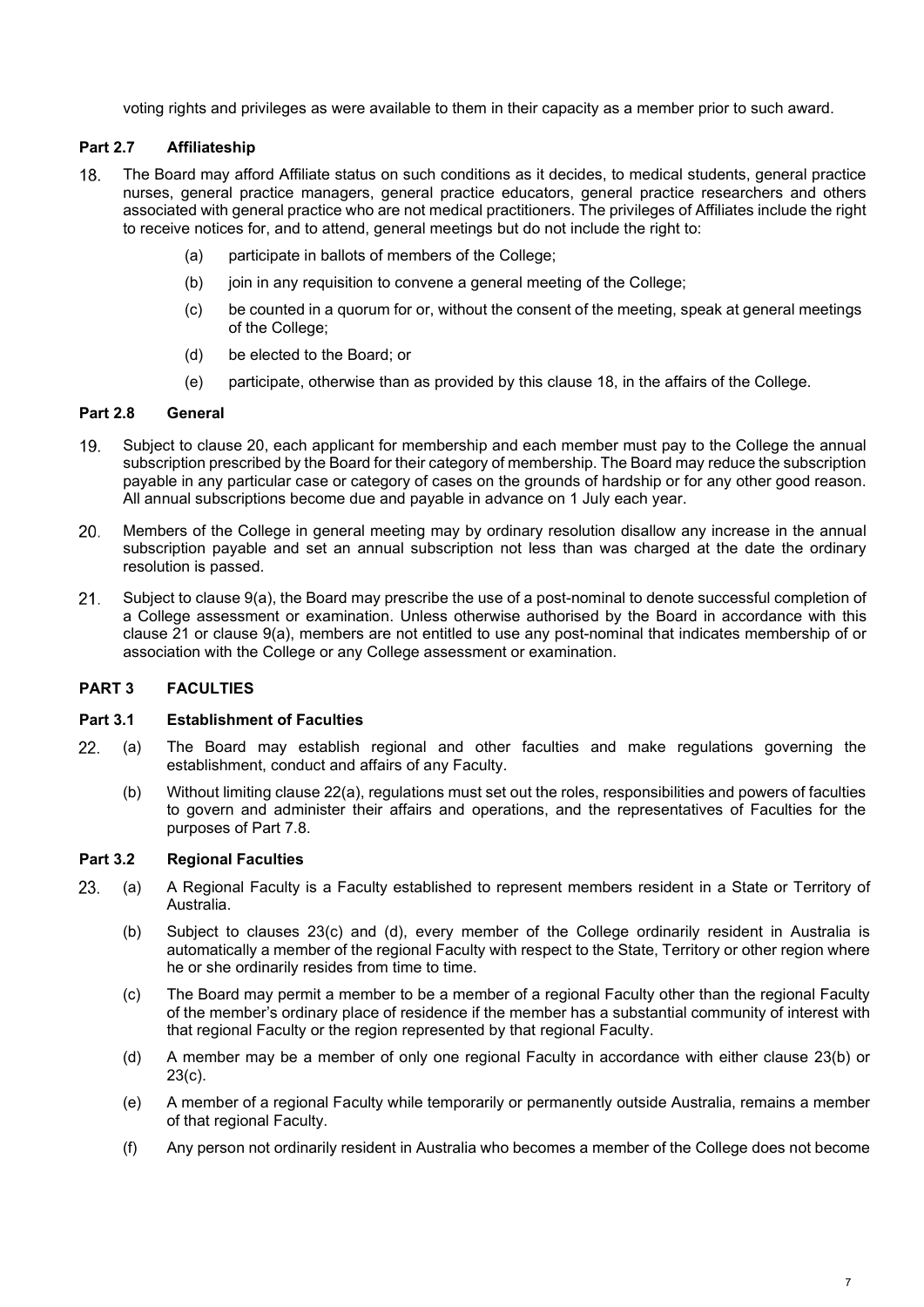a member of a regional Faculty unless he or she first becomes ordinarily resident in Australia.

(g) Any member of the College who ceases to be a member of the College also ceases to be a member of any Regional Faculty or Faculties.

# **Part 3.3 Other Faculties**

- If any Faculty other than a regional Faculty is established by the Board: 24.
	- (a) any member eligible under the regulation establishing the Faculty may, apply for and become a member of that Faculty in addition to their regional Faculty; and
	- (b) any member of the College who ceases to be a member of the College ceases to be a member of any Faculty.

# **PART 4 TERMINATION OF MEMBERSHIP**

#### **Part 4.1 Termination by resignation or resolution of the Board**

- 25. If the annual subscription of a member remains unpaid for at least 3 calendar months after it becomes due then the member is not entitled to requisition, be counted in a quorum, vote or, without the consent of the meeting, speak at, any general meeting of the College or be entitled to nominate, stand for election, vote or otherwise participate in ballots of members of the College and may, after notice of the default has been sent to them by the President or authorised delegate, be debarred from all other privileges of membership, provided that the Board may reinstate the member and all member privileges on payment of all arrears if the Board thinks fit to do so.
- 26. A member may at any time, by giving notice in writing to the President or authorised delegate, resign their membership of the College, but remains liable for any monies owed by them to the College and unpaid at the date of their resignation, and any other liability to the College under this Constitution.
- 27. Subject to clause 28, if any member:
	- (a) wilfully neglects or refuses to comply with the provisions of this Constitution (including, without limitation, the payment of their annual subscription (if any) or any other moneys owed by them to the College); or
	- (b) is guilty of conduct which in the opinion of the Board is in breach of any code prescribed by regulation, or is prejudicial to the interests of the College (including, without limitation, being found guilty of an indictable offence, professional misconduct, unsatisfactory conduct or any similar offence),

the Board may by ordinary resolution censure the member, or suspend or expel the member from the College.

- (a) At least one week before the meeting of the Board at which a resolution of the kind mentioned in clause 28. 27 is proposed to be passed, the Board must give to the member concerned notice of the meeting and full particulars of what is alleged against them and of the intended resolution. At the meeting and before the passing of the resolution the member must be given the opportunity of giving, orally or in writing, any explanation he or she may think fit.
	- (b) Subject to clause 29, if a member, not less than 24 hours before the time fixed for the holding of a meeting of the Board at which a resolution of the kind mentioned in clause 27 affecting the member is proposed to be passed, lodges with the Chief Executive Officer a notice in writing by which the member elects to have the matter dealt with by committee, a committee meeting of the College chaired by a Director must be called for the purpose. If, at the committee meeting, such a resolution is passed by a majority of two-thirds of those present and voting (such vote to be taken by ballot), the member is punished accordingly, and in the case of a resolution for the member's expulsion, the member is expelled.
	- (c) A member who is the subject of a resolution under clauses 27 or 28(b) may appeal against the decision in accordance with the College's appeals policy.
- 29. Clause 28 does not apply to a member whose wilful refusal or neglect to comply with the provisions of this Constitution consists solely of failing to pay their annual subscription to the College.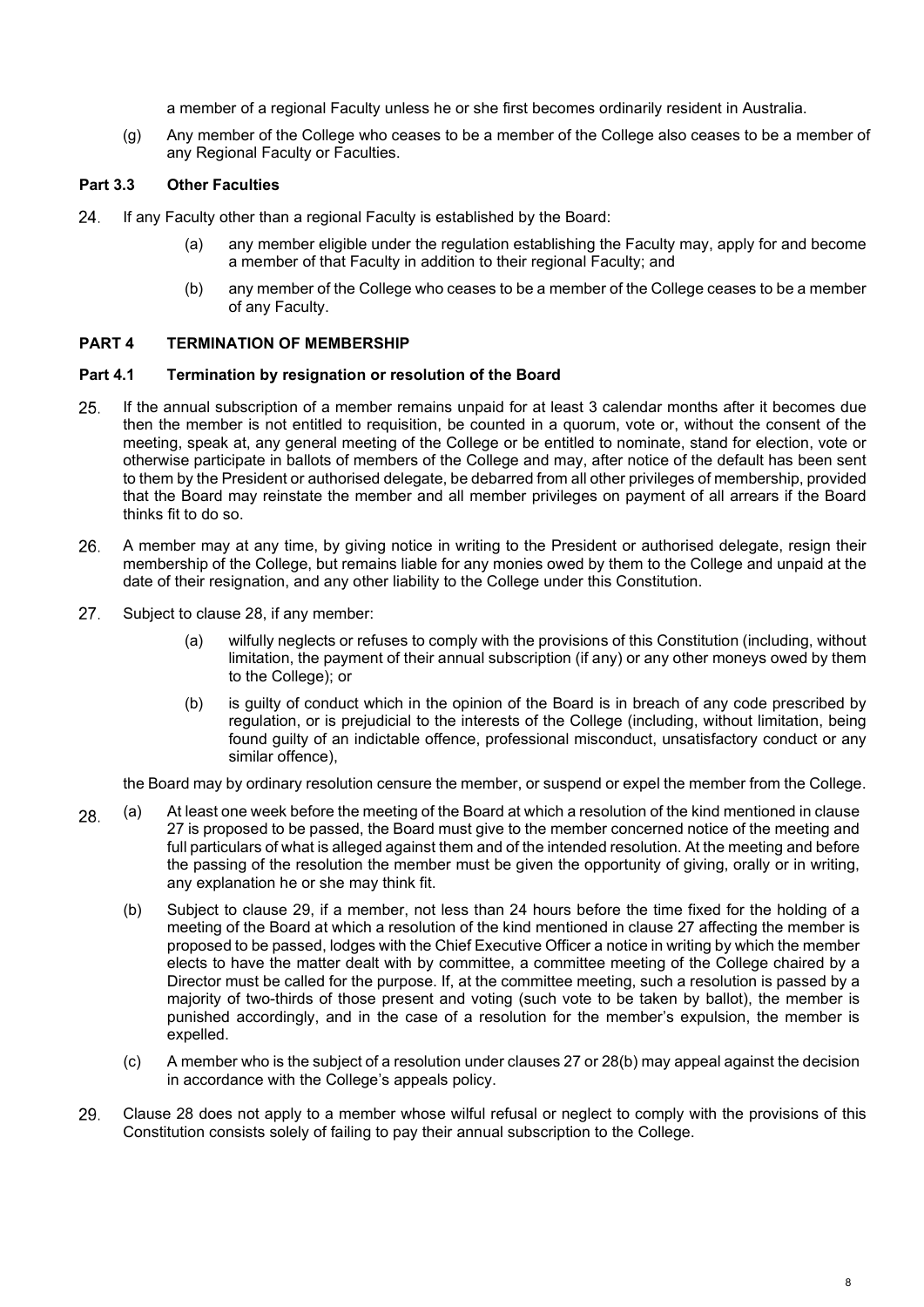# **Part 4.2 Automatic termination**

- 30. Subject to this Constitution, the membership of any member terminates if:
	- (a) the member resigns in writing;
	- (b) the member dies;
	- (c) the member's name is removed from the register of any medical or professional authority recognised by the Board except where such removal is due to retirement from practice and as a consequence is not participating in relevant professional development activities; or
	- (d) the member is suspended from practice by any medical or professional authority recognised by the Board.
- $31.$ If membership terminates because the member is suspended from practice, the member may be readmitted to membership by resolution of the Board with or without the payment of further fees if the suspension is lifted and subject to any conditions imposed by the Board.

### **Part 4.3 Consequences of termination**

- 32. Any member whose membership of the College terminates for any reason in accordance with this Constitution ceases to be entitled to any of the rights and privileges of membership.
- 33. The Board may:
	- (a) inform the relevant registration board or authority of any member who ceases to be a member of the College and the reasons for the cessation of membership; and
	- (b) in its absolute discretion give notice or publish to the public generally or to any professional body or organisation the fact that any such person has ceased to be a member of the College.
- 34. The name of any person admitted to membership of the College must be entered in the register of members required to be kept for the purposes of this clause 34 and the Governing Acts (whether kept electronically or otherwise).
- 35. The name of any person ceasing to be a member of the College must be removed from the register of members.

# **PART 5 GENERAL MEETINGS**

- 36. An Annual General Meeting of the College must be held in accordance with the applicable requirements of the Governing Acts. The Annual General Meeting will commence when it is declared open by the Chair and will end when the Chair declares the meeting closed.
- (a) Any 5 Directors may, whenever they think fit, convene an Extraordinary General Meeting of the College. 37.
	- (b) Subject to Part 2, Extraordinary General Meetings of the College may also be convened as provided by the Governing Acts.
- 38. Subject to the provisions of the Corporations Act relating to special resolutions and agreements for shorter notice, 21 days' notice at the least (exclusive of the day on which the notice is served or deemed to be served, but inclusive of the day for which notice is given) specifying the place, the day and hour of meeting and, in the case of special business, the general nature of that business, must be given to such persons as are entitled to receive such notices from the College.
- For the purpose of clause 38, all business is special business with the exception of the consideration of the 39. following at an Annual General Meeting:
	- (a) the financial statements;
	- (b) the reports of the Board;
	- (c) the appointment of Directors in the place of those retiring;
	- (d) the appointment of the auditors, if necessary; and
	- (e) the approval of the Directors' annual allowance under clause 104.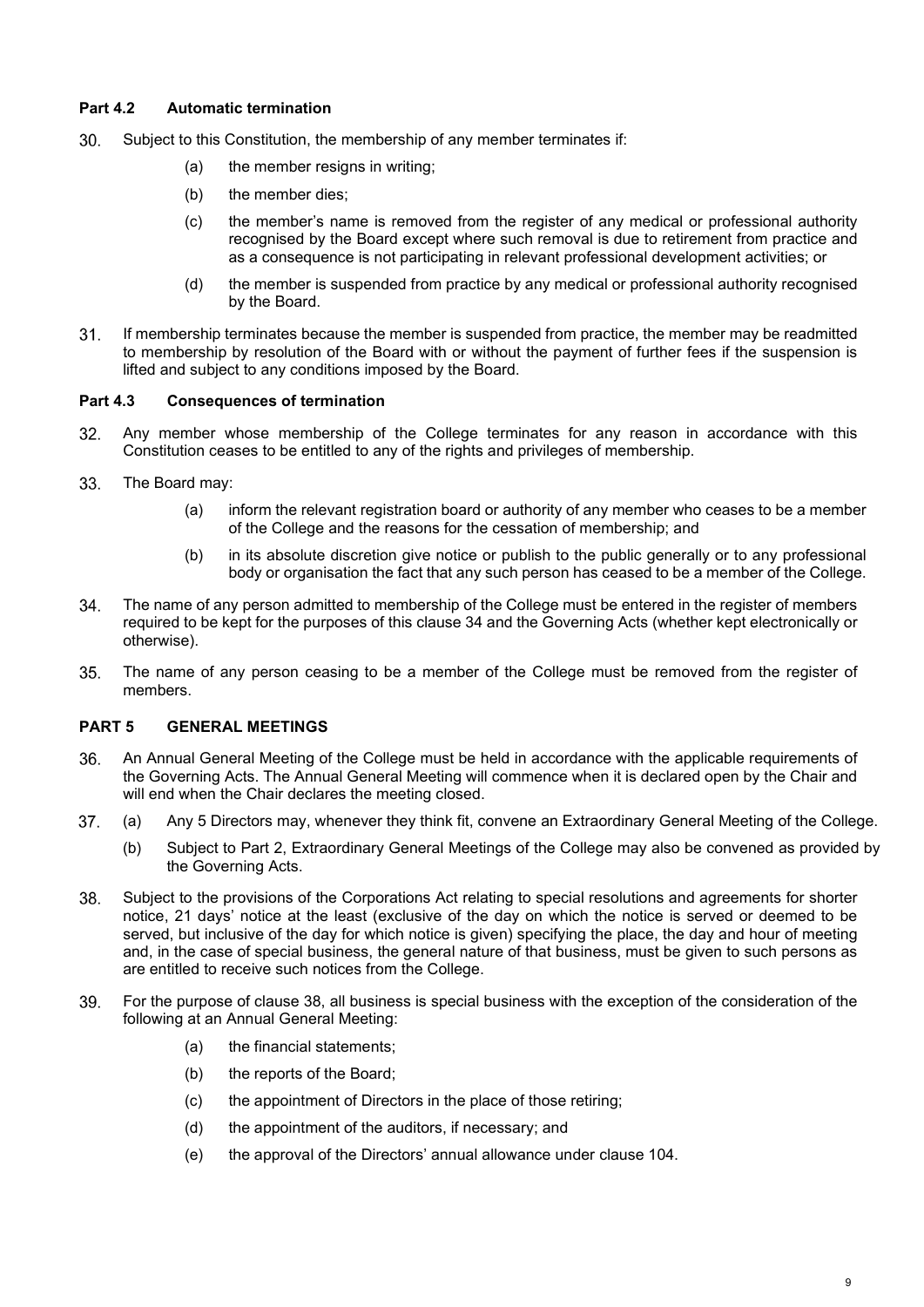# **PART 6 PROCEEDINGS AT GENERAL MEETINGS**

# **Part 6.1 Quorum and chair**

- 40. No business may be transacted at any general meeting unless a quorum of members eligible to vote on that business is present at the time when the meeting proceeds to business. Fellows and/or Members numbering twice the total number of Directors plus one, present in person and entitled to vote on all resolutions that may be put, constitutes quorum.
- If within half an hour from the time appointed for the meeting a quorum is not present under clause 40, the  $41.$ general meeting, if convened upon the requisition of members is dissolved; in any other case it stands adjourned to the same day in the next week at the same time and place, or to such other date, time and place as the Board may determine. If at the adjourned general meeting a quorum is not present within half an hour from the time appointed for the meeting, the members present and entitled to vote (being not less than three) constitutes a quorum; and if less than three members entitled to vote are present, the meeting is dissolved.
- 42. The President is entitled to preside as chair at any general meeting. If the President is not present or able to chair, the President Elect or Vice President presides, but if neither are present within 15 minutes after the time appointed for holding the meeting or willing to act, the Directors present must choose one of their number to chair the meeting. If no Director is present or willing to chair, the Fellows and Members present must choose one of their number to chair.
- 43. The chair may, with the consent of any general meeting at which a quorum is present (and if directed by the meeting), adjourn the meeting from time to time and from place to place, but no business may be transacted at any adjourned meeting except business which might lawfully have been transacted at the meeting from which the adjournment took place. If a meeting is adjourned for 30 days or more, notice of the adjourned meeting must be given as in the case of an original meeting. It is not otherwise necessary to give any notice of an adjournment or of the business to be transacted at an adjourned meeting.

## **Part 6.2 Voting at general meetings**

- 44. At any general meeting a resolution put to the vote of the meeting is decided on a show of hands unless a poll is (before or on the declaration of the result of the show of hands) demanded:
	- (a) by the chair; or
	- (b) by at least 5 members entitled to vote present in person or by proxy.

Unless a poll is demanded, a declaration by the chair that a resolution has on a show of hands been carried or carried unanimously, or by a particular majority, or lost, and an entry to that effect in the minutes of the proceedings of the College is conclusive evidence of the fact without proof of the number or proportion of the votes recorded in favour of or against the resolution.

- 45. If a poll is demanded it must be taken in such manner and either at once or after an interval or adjournment or otherwise as the chair directs, and the result of the poll is the resolution of the general meeting at which the poll was demanded. The demand for a poll may be withdrawn.
- 46. No poll may be demanded on the election of a chair or on the adjournment of a general meeting.
- 47. In the case of an equality of votes, whether on a show of hands or on a poll, the chair of the meeting does not have a second or casting vote and the motion does not carry.
- 48. Subject to clause 25, any member entitled to vote on a resolution may vote in person or by proxy, and
	- (a) on a show of hands every person present who is a member entitled to vote or a proxy for a member entitled to vote has one vote; and
	- (b) on a poll every member entitled to vote present in person or by proxy has one vote.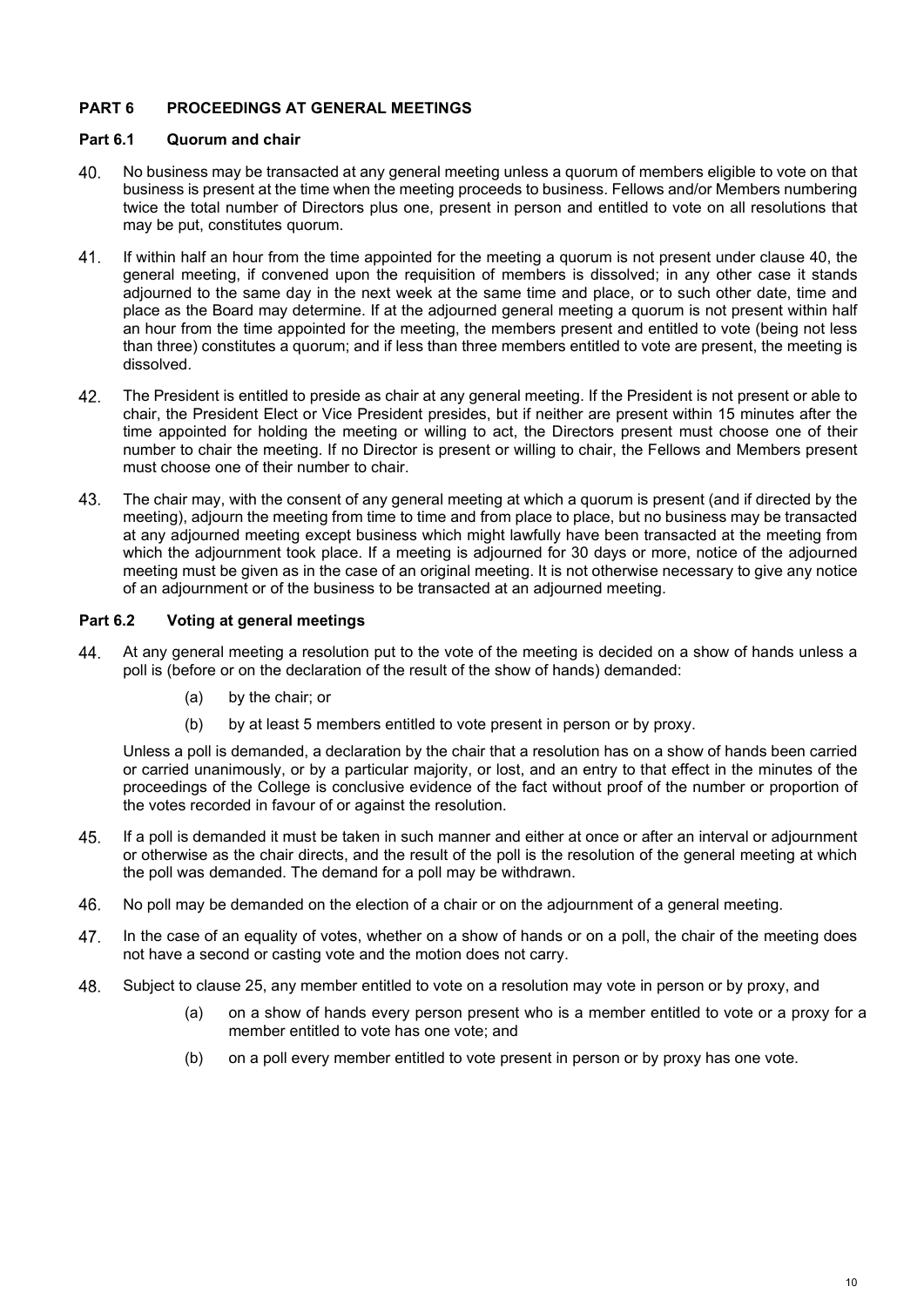# **Part 6.3 Proxies**

- 49. (a) An instrument appointing a proxy must be in writing.
	- (b) An instrument appointing a proxy may specify the manner in which the proxy is to vote in respect of a particular resolution and, where an instrument of proxy so provides, the proxy is not entitled to vote on the resolution except as specified in the instrument.
	- (c) An instrument appointing a proxy may specify that the proxy is to abstain from voting in respect of a particular resolution and, when an instrument of proxy so provides, the proxy must not vote in respect of the resolution.
	- (d) Unless otherwise instructed, a proxy may vote or abstain from voting as he or she thinks fit.
	- (e) An instrument appointing a proxy confers authority to demand or join in demanding a poll.
	- (f) An instrument appointing a proxy must be in the prescribed form or in a form that is as similar to the prescribed form as the circumstances allow:

# **THE ROYAL AUSTRALIAN COLLEGE OF GENERAL PRACTITIONERS** l, the contract of the contract of the contract of the contract of the contract of the contract of the contract of the contract of the contract of the contract of the contract of the contract of the contract of the contrac being a \*Fellow/\*Member/\*Associate/\*GP in Training of the College, appoint  $\mathsf{of}$ being a \*Fellow/\*Member/\*Associate/\*GP in Training of the College or, failing him/her, the chair of the meeting as my proxy to vote for me and on my behalf at the \*annual general meeting/\*extraordinary general meeting of<br>day of day of day of the College to be held on the day of day of day of and at the College to be held on the any adjournment of that meeting. This form is to be used in accordance with the directions below. Unless the proxy is directed, he/she may vote or abstain as he/she thinks fit. (Description of For Against Against Abstain resolution) **Abstain**<br> **Resolution Example Abstain**<br>
Strike out whichever is not desired. \*Strike out whichever is not desired.

#### *Instructions*

- 1. If you are a Fellow, a Member or a GP in Training, you may appoint a Fellow, a Member or a GP in Training as your proxy.
- 2. If you are an Associate, you may only vote with respect to any resolution determining the annual allowance to be paid to the Directors. You may appoint a Fellow, a Member, an Associate or a GP in Training as your proxy for this purpose.
- 3. To direct the appointee to cast your vote in respect of an item of business in a particular manner either on a show of hands or on a poll, place a sufficient indication (including, without limitation, a tick or a cross) in the relevant box in respect of that item of business.
- 50. The instrument appointing a proxy, and the power of attorney or other authority, if any, under which it is signed or a certified copy of that power or authority must be deposited at the registered office of the College or at such other place as is specified for that purpose in the notice convening the meeting, not less than 48 hours before the time for holding the meeting or adjourned meeting at which the person named in the instrument proposes to vote, or in the case of a poll, not less than 48 hours before the time appointed for the taking of the poll, and in default the instrument of proxy is not valid.
- A vote given in accordance with the terms of an instrument of proxy is valid despite the previous death or  $51.$ unsoundness of mind of the appointor or the revocation of any power of attorney under which the instrument was executed, if no notice in writing of such death, unsoundness of mind or revocation is received by the College at its registered office before the commencement of the meeting or adjourned meeting at which the instrument is used.

# **Part 6.4 Ballot**

52. In respect of any business which may be validly considered at a general meeting (including an Annual General Meeting) pursuant to this Constitution, the Board may (in lieu of a meeting) conduct a Ballot of members ("**Ballot**").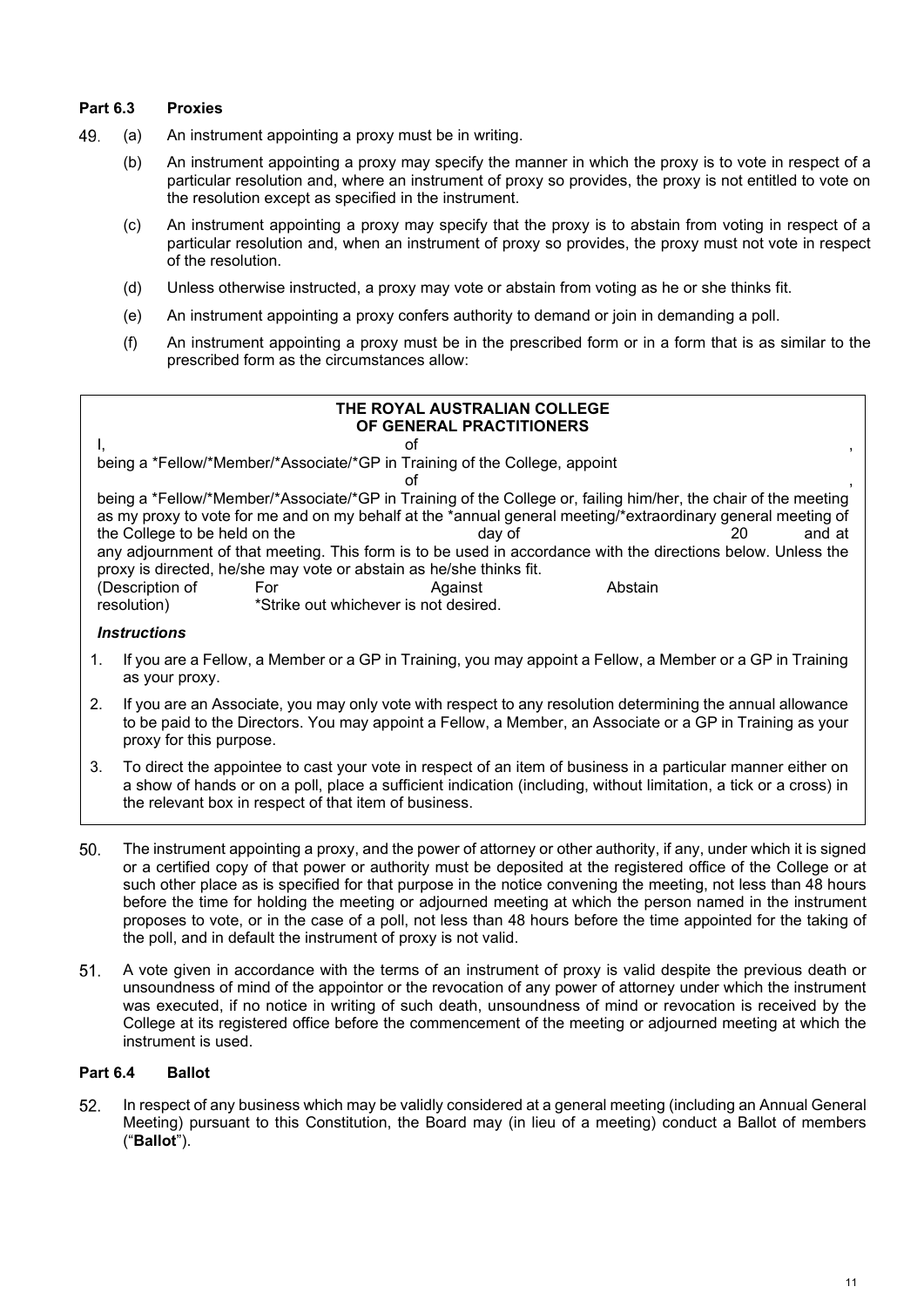- 53. At least thirty days prior to the closing date of a Ballot, the College must send to all members entitled to vote ballot papers, giving particulars of the business in relation to which the Ballot is conducted, an explanation of the method of voting and a voting form (all in a form and with such content as the Board may approve) and must give all members notice of the closing date of the Ballot.
- 54. The College must receive all voting forms received from members in respect of a Ballot and must promptly advise the Board of the result of the Ballot. Any voting form received at the registered office after 5:00pm on the closing date of a Ballot is deemed invalid and not counted.
- 55. If an equal number of votes in respect of any business for which a Ballot is conducted, the President (or acting President, in the President's absence) does not have a casting vote and the resolution does not carry.
- 56. In all other respects, subject to this Constitution, the Board may determine any other procedures or matters in relation to the conduct of any Ballot and has power to make regulations for that purpose.
- If any member disputes the validity or conduct of any Ballot, such member must within 30 days of the closing 57. date of such Ballot, give notice in writing to the Board stating the grounds of their complaint. The Board may either itself investigate the complaint or appoint a committee for that purpose. After hearing the complaint, the Board must determine the matter and its decision is final.
- 58. A Ballot may be conducted electronically or by any web-based system, or other lawful method, as approved by the Board.

# **PART 7 THE BOARD**

# **Part 7.1 Composition of the Board**

- 59. (a) The Board of the College consists of the following positions:
	- the President, who shall be a Fellow elected as President-Elect in accordance with Part 7.2;  $(i)$
	- $(ii)$ the Vice-President, who shall be a Fellow;
	- the President-Elect, who shall be a Fellow elected in accordance with Part 7.2;  $(iii)$
	- the Censor-in-Chief, who shall be a Fellow elected in accordance with Part 7.6;  $(iv)$
	- $(v)$ the Chair of the Board;
	- $(vi)$ the Chair of the Finance, Audit and Risk Management Committee;
	- the Chairs of each of the National Faculty of Aboriginal and Torres Strait Islander Health  $(vii)$ Council, National Rural Faculty Council, National Faculty of Specific Interests Council, National Faculty of GPs in Training Council, the New South Wales and Australian Capital Territory Faculty Council, the Queensland Faculty Council, the South Australia and Northern Territory Faculty Council, the Tasmania Faculty Council, the Victoria Faculty Council and the Western Australia Faculty Council who have been elected as Chair by those councils, and any other Faculty representative pursuant to clause 59(d); and
	- $(viii)$ any co-opted member of the Board under this Constitution.
	- (b) Despite anything to the contrary in Part 2, the Board may co-opt additional members of the Board, who shall fill the position until the second annual general meeting following appointment and at the end of such meeting retire from office if not re-appointed, but are eligible for reappointment for two further consecutive terms of office.
	- (c) The number of Board members co-opted pursuant to clause 59(b) must not exceed one third in total of the resulting number of Directors. Co-opted members have and are entitled to exercise all the same rights and privileges at meetings of the Board as any other Director, including the right to vote.
	- (d) If the office of Chair of the Board has been elected by the Board pursuant to clause 63 from a Chair of a Faculty Council, the relevant Faculty Council may appoint to the Board, subject to Board approval, a substitute Faculty representative.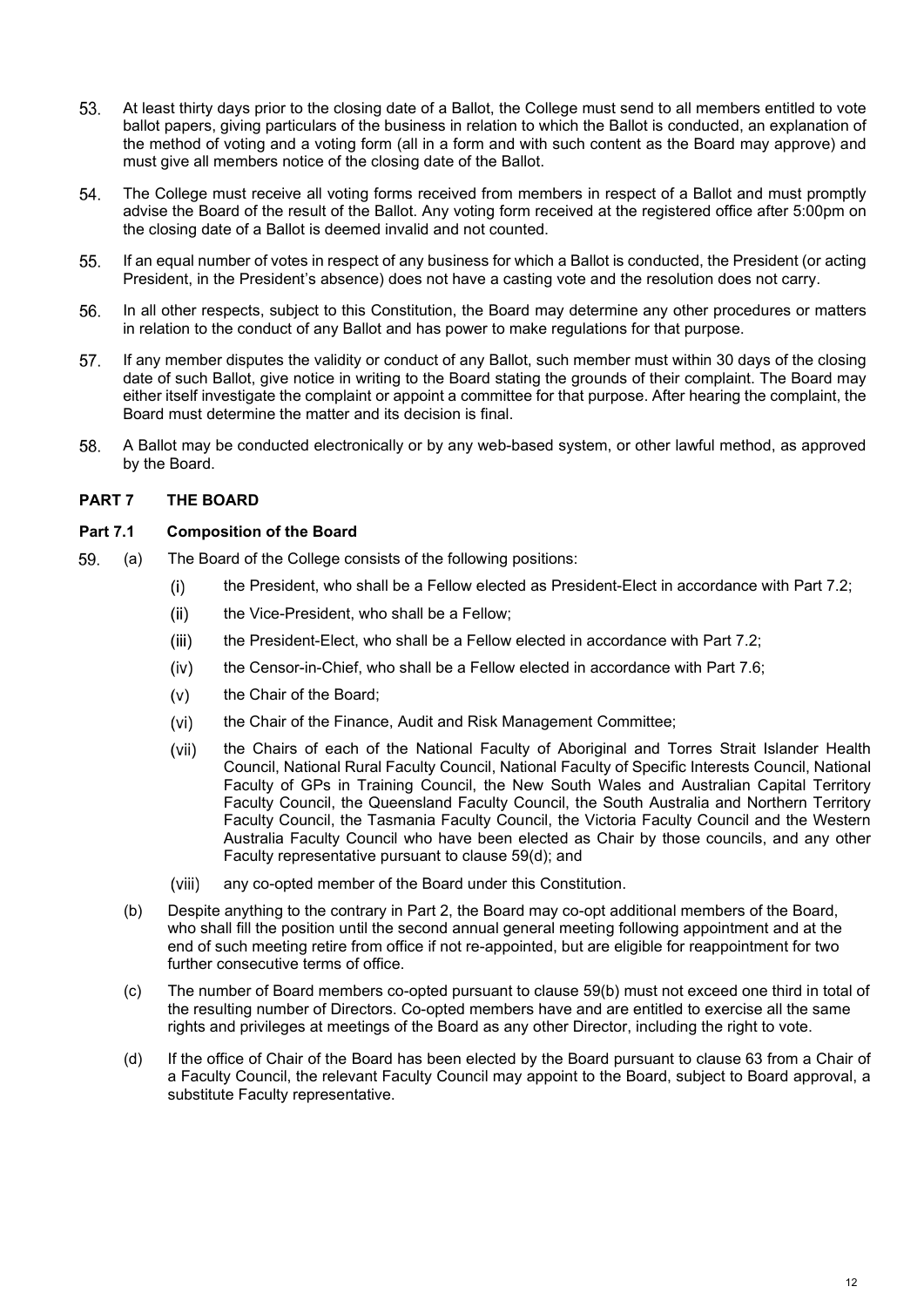# **Part 7.2 The President**

- 60. (a) The President holds office until the conclusion of the second Annual General Meeting after their appointment, and at the end of such meeting retires from office. The President may not serve any consecutive terms of office but may hold office as President for further non-consecutive terms.
	- (b) Not more than 5 months or less than 4 months before the Annual General Meeting at which the President is due to retire as provided in clause 60(a), the Board must by notice in writing to all Fellows and Members, call for nominations for their successor from amongst the Fellows. Each nomination:
		- $(i)$ must be signed by not less than 2 members eligible to make nominations;
		- must be countersigned by the nominee as evidence of their willingness to stand; and  $(ii)$
		- must be received at the registered office of the College at such time (being not less than 28 days  $(iii)$ after the date on which the notice to Fellows and Members is dispatched) as the Board may determine.
	- (c) Not more than 4 months or less than 1 month before the Annual General Meeting at which the President is due to retire, his or her successor ("President-Elect") must be elected by a ballot of all members eligible to vote from amongst the nominations received in accordance with clause 60(b).
	- (d) The appointment of the President-Elect as President takes effect from the conclusion of the Annual General Meeting next following their election.
	- (e) If a casual vacancy occurs in the office of President, the President-Elect or, if there is no President-Elect, the Vice-President is the Acting President or, if there is no Vice-President, the Board must appoint one of its number to be Acting President until an Acting President is elected pursuant to clause 60(f) or for the balance of the term of office which the President would otherwise have served if such balance is 6 months or less.
	- $(f)$  (i) If the balance of the term of office which the President would otherwise have served is more than 6 months, the Board may by notice in writing to all those eligible to make nominations call for nominations from amongst the Fellows for an Acting President to hold office from the date of their election pursuant to clause 60(f)(ii) until the conclusion of the term of office which the President would otherwise have served. Each nomination must be:
		- (A) signed by not less than 2 members eligible to make nominations;
		- (B) countersigned by the nominee as evidence of their willingness to stand; and
		- (C) received at the registered office of the College at such time (being not less than 28 days after the date on which the notice to Fellows and Members is dispatched) as the Board may determine.
		- (ii) A ballot of all members eligible to vote must be held as soon as practicable to elect an Acting President from amongst the nominations received in accordance with clause 60(f)(i).
	- (g) An Acting President elected as provided in clause 60(f)(i) is eligible to be elected as President-Elect pursuant to clauses 60(b) and 60(c).
	- (h) Despite anything contrary in this Constitution, any person holding the office of President must be a Fellow.

# **Part 7.3 The President-Elect**

- 61. (a) A President-Elect elected pursuant to clauses 60(b) and 60(c) becomes ex officio a member of the Board and of its Executive immediately following their election.
	- (b) If a casual vacancy occurs in the office of President-Elect between the date of their election and the date of their appointment as President, the Board must as soon as possible call for further nominations and hold an election for a new President-Elect in their place in accordance with the provisions of clauses 60(b) and 60(c).
	- (c) Despite anything contrary in this Constitution, any person nominated for the office of President- Elect must be a Fellow.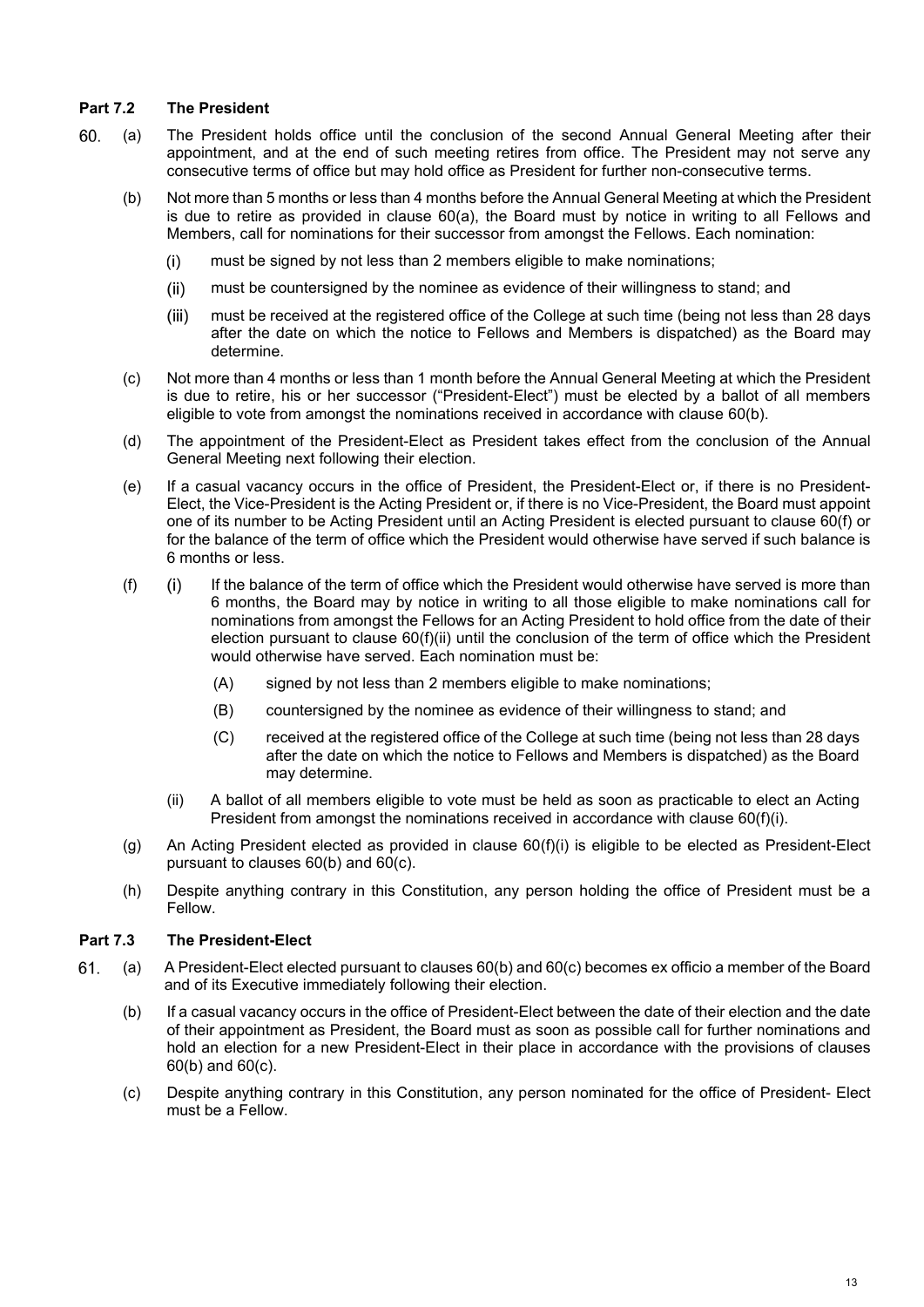# **Part 7.4 The Vice-President**

- 62. (a) At the first meeting of the Board after each Annual General Meeting, the Board must elect the Vice-President from its members. If a casual vacancy occurs in the position of Vice-President, the Board may elect one of its members to be Vice-President to fill the position until the next Annual General Meeting.
	- (b) Despite anything contrary in this Constitution, any person nominated for the office of Vice-President must be a Fellow of the College.

# **Part 7.5 The Chair of the Board**

63. At the first meeting of the Board after each Annual General Meeting, the Board will elect one of its members as the Chair of the Board. If a casual vacancy occurs in the position of Chair of the Board, the Board may elect one of its members to be the Chair of the Board to fill the position until the next Annual General Meeting.

# **Part 7.6 The Censor-in-Chief**

- 64. (a) The Censor-in-Chief holds office until the conclusion of the second Annual General Meeting after their appointment, and at the end of such meeting retires from office if not re-elected, but is eligible for reelection for two further consecutive terms of office.
	- (b) Any Censor-in-Chief who has served 3 consecutive terms of office is not entitled to hold office again as Censor-in-Chief until at least 2 years have elapsed since the expiry of their last term of office.
	- (c) Not more than 8 months or less than 6 months before the Annual General Meeting at which the Censor-in-Chief is due to retire as provided in clause 64(a), the Board must by notice in writing to all those eligible to vote call for nominations for their successor from amongst the Fellows. Each nomination must be:
		- signed by not less than 2 Fellows or Members;  $(ii)$
		- $(iii)$ countersigned by the nominee as evidence of their willingness to stand; and
		- $(iv)$ received at the registered office of the College at such time (being not less than 28 days after the date on which the notice to Fellows and Members is dispatched) as the Board may determine.
	- (d) Not more than 6 months or less than 1 month before the Annual General Meeting at which the Censorin-Chief is due to retire, their successor must be elected from amongst the nominations received in accordance with clause 64(c) by a ballot of the members occupying the positions as determined in regulations as at 180 days before that Annual General Meeting, but if any of those positions, or equivalents, do not then exist then such positions will be disregarded.
	- (e) The appointment of the incoming Censor-in-Chief takes effect as from the conclusion of the Annual General Meeting next following their election.
	- (f) If a casual vacancy occurs in the office of Censor-in-Chief, the Board must appoint one of its number who must be a Fellow to be Acting Censor-in-Chief until an Acting Censor-in-Chief is elected pursuant to clause 64(g) or for the balance of the term of office which the Censor-in-Chief would otherwise have served if such balance is 6 months or less. The term of office of any Acting Censor-in-Chief appointed pursuant to this clause 64(f) does not count for the purposes of clause 64(b).
	- (g) If the balance of the term of office which the Censor-in-Chief would otherwise have served is more than 6 months, the Board must by notice in writing to all Fellows and Members call for nominations from amongst the Fellows for an Acting Censor-in-Chief to hold office from the date of their election pursuant to clause  $64(q)$  (ii) until the conclusion of the term of office which the Censor-in-Chief would otherwise have served. Each nomination must be:
		- (A) signed by not less than 2 Fellows or Members;
		- (B) countersigned by the nominee as evidence of their willingness to stand; and
		- (C) received at the registered office of the College at such time (being not less than 28 days after the date on which the notice to Fellows and Members is dispatched) as the Board may determine.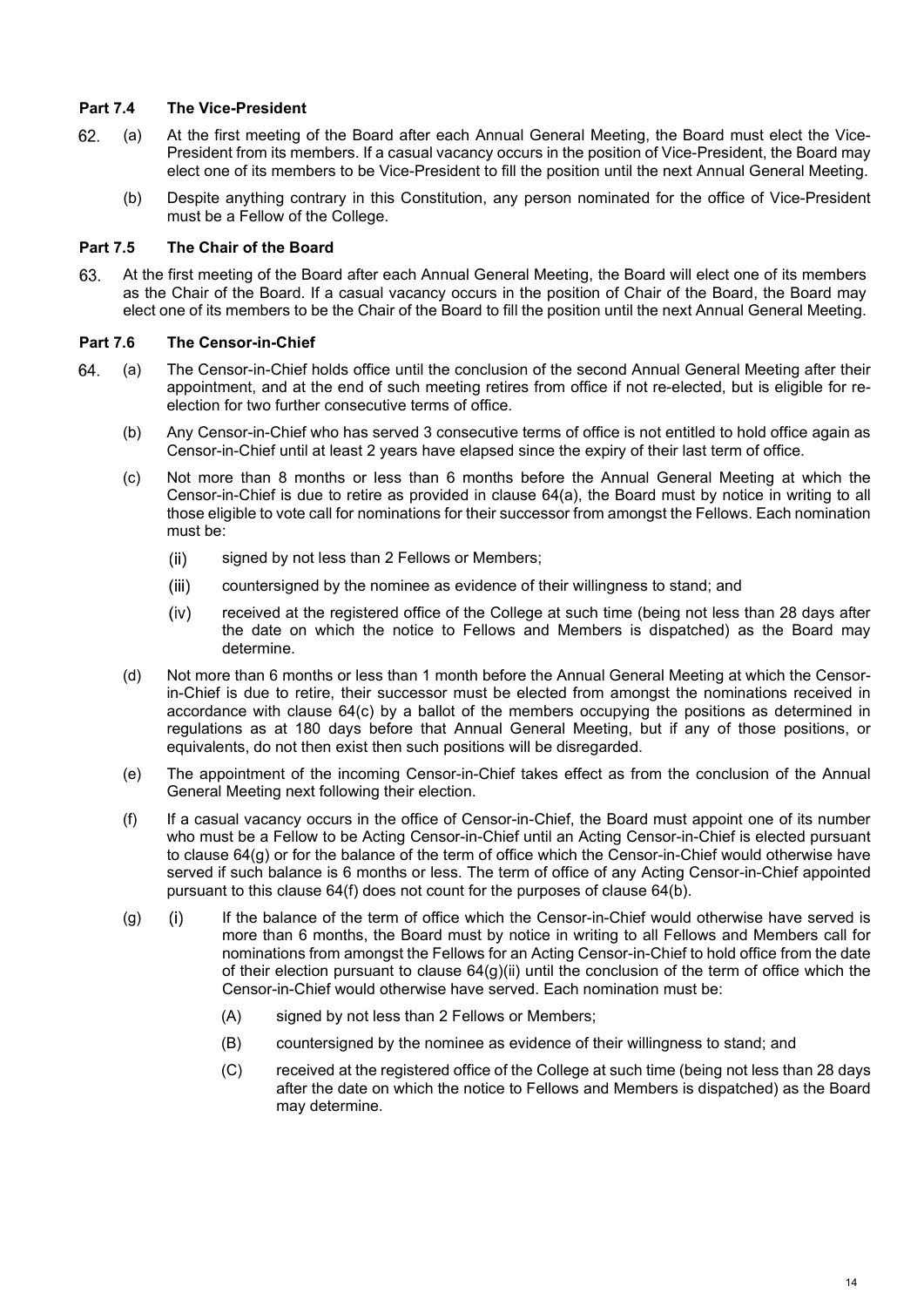- $(ii)$ A ballot in accordance with the provisions of clause 64(d) must be held as soon as practicable to elect an Acting Censor-in-Chief from amongst the nominations received in accordance with clause 64(g)(i).
- $(iii)$ The term of office of any Acting Censor-in-Chief elected pursuant to this clause 64(g) does not count for the purposes of clause 64(b).
- (h) An Acting Censor-in-Chief elected as provided in clause 64(g) is eligible to be elected as Censor- in-Chief pursuant to clauses  $64(c)$  and (d), subject to the provisions of clause  $64(a)$ .
- (i) Despite anything contrary in this Constitution, any person nominated for the office of Censor-in-Chief must be a Fellow.

## **Part 7.7 Chair of the Finance, Audit and Risk Management Committee**

At the first meeting of the Board after each Annual General Meeting, the Board must elect the Chair of the 65. Finance, Audit and Risk Management Committee from its members to fill the position until the next Annual General Meeting. If a casual vacancy occurs in the position of Chair of the Finance, Audit and Risk Management Committee, the Board must elect one of its members to be Chair of the Finance, Audit and Risk Management Committee to fill the position until the next Annual General Meeting.

#### **Part 7.8 Faculty Representatives**

- (a) The Chair of each Faculty Council referred to in clause 59(a)(vii) and any other Faculty representative 66. appointed to the Board pursuant to clause 59(d) are members of the Board.
	- (b) The Chair of each Faculty Council referred to in clause 59(a)(vii) shall be elected by the Council from amongst the Council's members. The Faculty Councils referred to in clause 59(a)(vii) shall be elected by the members of the Faculty in accordance with a regulation approved by the Board. Faculty Councils may co-opt additional members of the Council, in accordance with a regulation approved by the Board, provided that the number of Council members co-opted must not exceed one third in total of the resulting number of Council members.
- 67. Not used

#### **PART 8 DETERMINATION OF MEMBERSHIP OF THE BOARD**

- 68. (a) The College may, by ordinary resolution of which special notice pursuant to section 203D of the Corporations Act has been given, remove any Director before the expiration of their period of office, and any vacancy created pursuant to this clause 68(a) is to be filled as a casual vacancy.
	- (b) Upon special notice being given pursuant to section 203D of the Corporations Act, the Board may, if it is reasonably considered necessary to safeguard the interests of the College in the period intervening the special notice given and general meeting held pursuant to this clause 68, suspend or relieve a Director from the performance of any public role incidental to their appointment to the Board by a resolution passed by a two thirds majority of Directors present and voting at a meeting convened by the Chair of the Board for the purpose of considering the proposed resolution.
- 69. The office of any Director becomes vacant if they:
	- (a) become bankrupt or makes any general arrangement or composition with their creditors;
	- (b) become prohibited from being a director of a company by reason of any order made under the Corporations Act;
	- (c) cease to be a Director by virtue of the Governing Acts;
	- (d) become of unsound mind or a person whose person or estate is liable to be dealt with in any way under the law relating to mental health where the Board is satisfied that such status is likely to adversely affect the Director's ability to discharge their duties to the College;
	- (e) resign their office by notice in writing to the College;
	- (f) for more than 6 months are absent without the permission of the Board from meetings of the Board held during that period, and the Board resolves that their office be vacated;
	- (g) subject to clause 104, hold any office of profit under the College;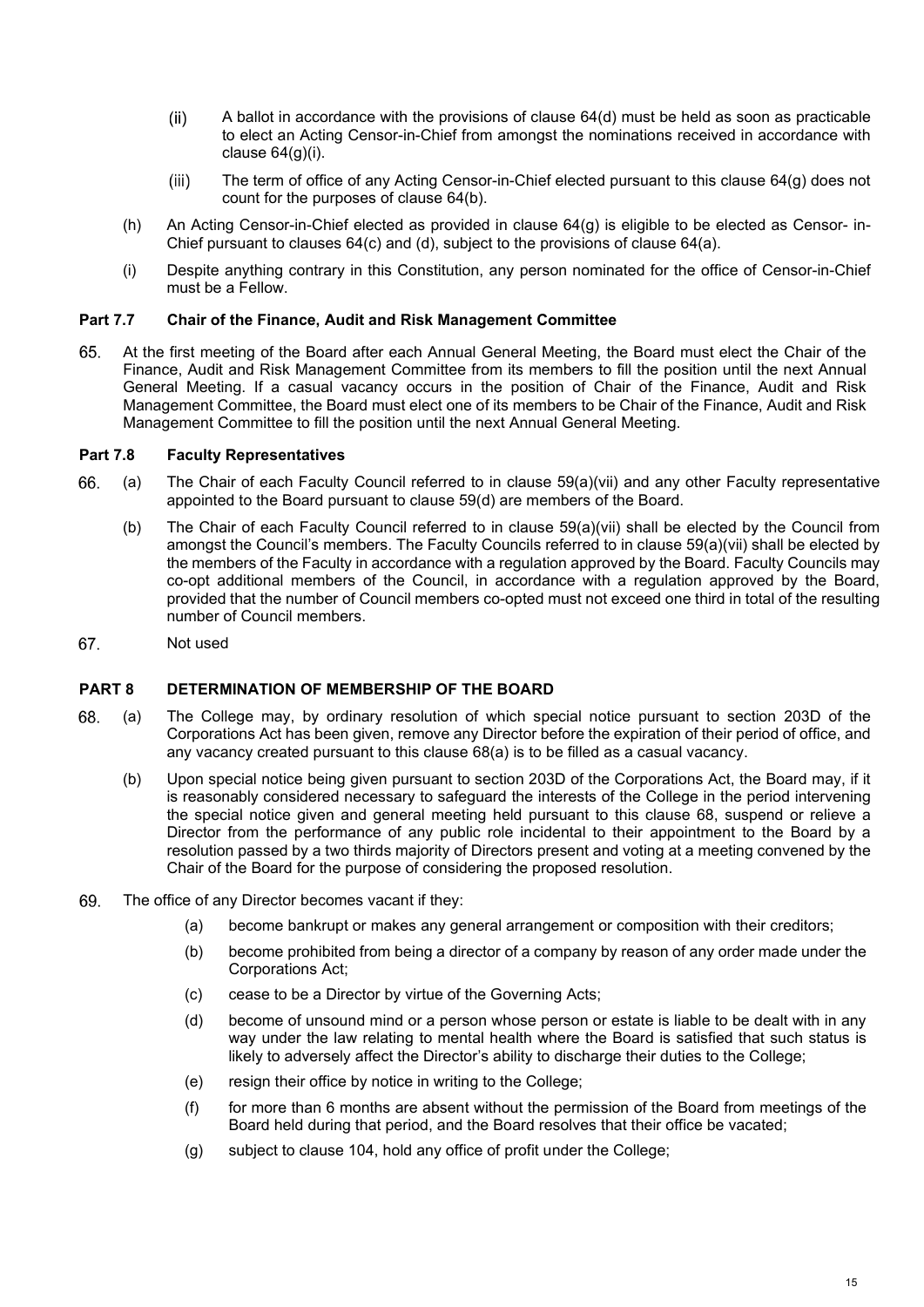- (h) cease to be a member of the College;
- (i) are removed pursuant to clause 68(a);
- (j) commit an offence by being directly or indirectly interested, within the meaning of section 191 of the Corporations Act, or equivalent provision in the ACNC Act, in any contract or proposed contract with the College, or
- (k) in the case of a GP in Training who is elected as the Chair of the National Faculty of GPs in Training Council, cease to be enrolled in a Recognised RACGP Fellowship Pathway without having attained or being entitled to Fellowship.

## **PART 9 POWERS AND DUTIES OF THE BOARD**

- 70. (a) Subject to the Governing Acts, this Constitution and any direction given by the College in general meeting, the business and affairs of the College is managed by or under the direction of the Board, which may exercise all such powers of the College as are not, by the Governing Acts or by this Constitution, required to be exercised by the College in general meeting, provided that no direction of the College in general meeting invalidates any prior act of the Board which would have been valid had that direction had not been given.
	- (b) Without limiting the generality of clause 70(a), the Board may exercise all the powers of the College:
		- (i) to borrow and raise money;
		- (ii) to charge any property or business of the College and to issue debentures or give any other security for a debt, liability or obligation of the College or of any other person;
		- (iii) to determine who may on behalf of the College sign, draw, accept, endorse or otherwise execute cheques, promissory notes, drafts, bills of exchange and other negotiable instruments, receipts, acceptances, endorsements, releases, contracts and documents;
		- (iv) to pay the costs, charges and expenses incidental to the promotion, management, regulation and governance of the College; and
		- (v) to make, amend and repeal regulations, not being inconsistent with the Governing Acts or this Constitution, in relation to the affairs of the College.
- $71.$ Any Board regulation for the time being in force are binding on the members of the College as if it were included in this Constitution.
- 72. The Board must cause minutes to be made:
	- (a) of all appointments of officers and servants;
	- (b) of the names of Directors present at all meetings of the College and of the Board; and
	- (c) of all proceedings at all meetings of the College, the Board, the Executive, and any other managing or governing body of the College.

Such minutes must be signed by the chair of the meeting at which the proceedings were held or by the chair of the next succeeding meeting.

- 73. Any minute entered and purporting to be signed in accordance with clause 72 is prima facie evidence of the proceedings to which it relates. Where minutes have been so entered and signed then, unless the contrary is proved:
	- (a) the meeting is deemed to have been duly convened and held;
	- (b) all proceedings that are recorded in the minutes as having taken place at the meeting is deemed to have duly taken place; and
	- (c) all appointments of officers or auditors that are recorded in the minutes as having been made at the meeting is deemed to have been validly made.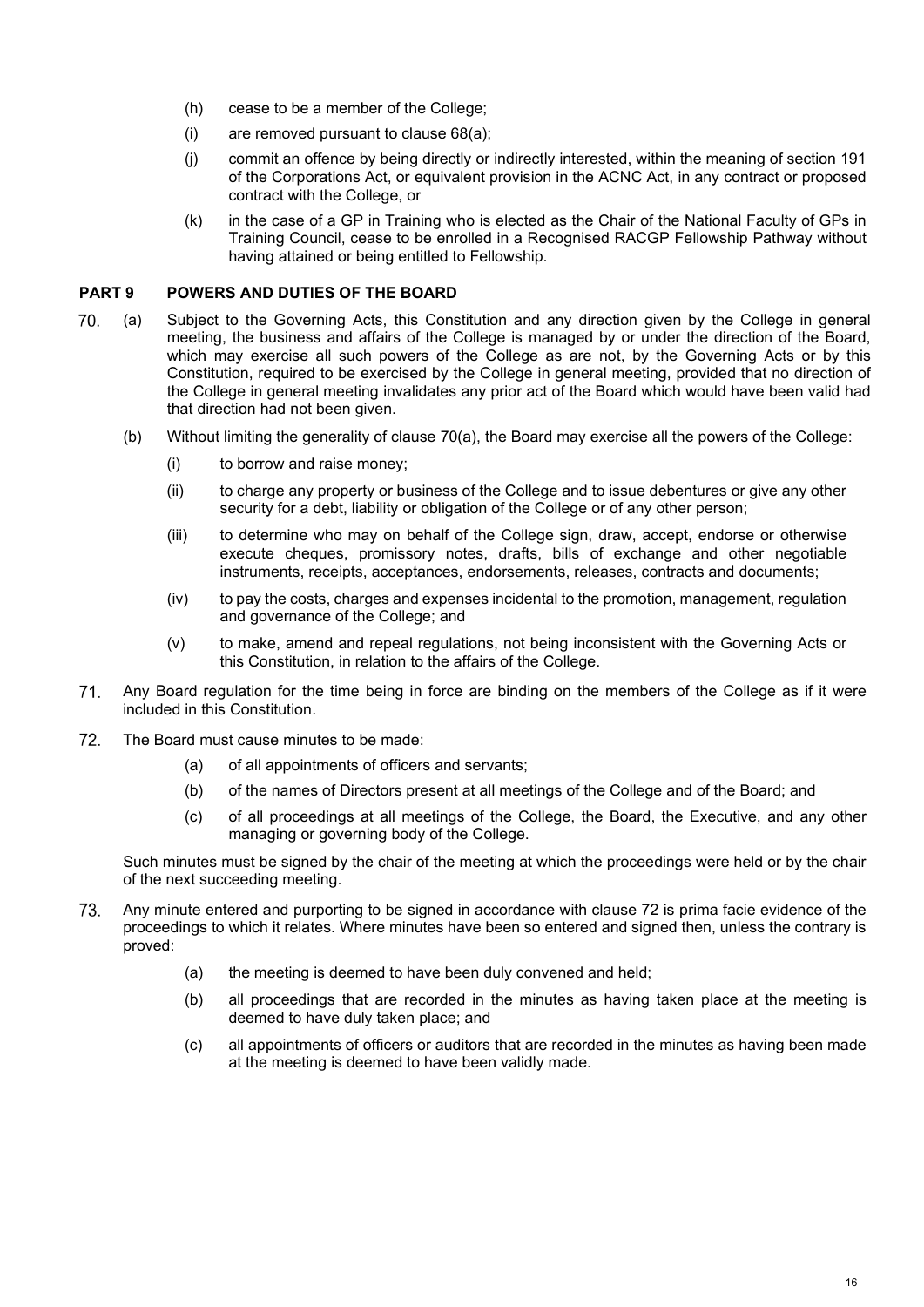# **PART 10 PROCEEDINGS OF THE BOARD**

#### **Part 10.1 Full Board**

- 74. The Board may meet together for the transaction of business, adjourn and otherwise regulate its meetings as it thinks fit.
- 75. Subject to this Constitution, questions arising at any meeting of the Board are decided by a majority of votes, and a determination by a majority of Directors at a meeting at which a quorum is present is deemed to be a resolution of the Board. In case of an equality of votes, the chair does not have a second and casting vote and the resolution does not carry.
- 76. A Director who has an interest in any matter brought or to be brought before the Board must declare such interest to the Board. If the Board decides there is a conflict of interest, the Director must abstain from discussion on the matter and must not vote in respect of the matter, and if the Director does so vote their vote does not count. At the request of the Board, the Director must leave the meeting and must not be present during the discussion and voting on the matter. Procedures regarding these matters may be covered by regulation.
- 77. For the purposes of clause 76, a Director does not have an interest in a contract merely because the contract insures, or would insure, the Director against:
	- (a) a liability incurred by the Director as an officer of the College; or
	- (b) any legal costs incurred by the Director in the defence of civil or criminal proceedings against the Director as an officer of the College.
- 78. The quorum necessary for the transaction of the business of the Board is 5 of whom not less than 3 must be Regional Faculty Chairs or any other Faculty representative pursuant to clause 59(d).
- 79. The continuing Directors may act notwithstanding any vacancy in the Board, but if and so long as its number is reduced below the number fixed by clause 78 as the necessary quorum of the Board, the continuing Director or Directors may act for the purpose of increasing the number of Directors to that number or of summoning a general meeting of the College, but for no other purpose.
- 80. The Chair of the Board is entitled to preside at any meeting of the Board, or in their absence the President, or in their absence the Vice-President, but if at any meeting none of them are present within 10 minutes after the time appointed for the holding of the meeting, the Directors present may choose one of their number to chair the meeting.
- $81.$ The President may at any time, and the Chair of the Board on the requisition of 2 or more Directors may, summon a meeting of the Board.
- (a) If at least 75% of the Directors have signed a document, which may be in any form, containing a 82. statement that they are in favour of a resolution of the Board in terms set out in the document provided that no Director has objected to the resolution within 14 days of the document first having been circulated, a resolution in those terms is deemed to have been passed at a meeting of the Board held on the day and at the time at which, the document was signed by at least 75% of the Directors entitled to do so.
	- (b) For the purpose of clause 82(a), two (2) or more separate documents containing statements in identical terms each of which is signed by one or more Directors together constitute one document containing a statement in those terms signed by those Directors on the respective days on which they signed the separate documents.
	- (c) A reference in clause 82(a) to all of the Directors does not include a reference to a Director who, at a meeting of the Board would not be entitled to vote on the resolution.
- Provided that a majority of the Directors agree, the Directors may participate in a meeting of the Board by 83. means of a conference telephone, closed circuit television or other communications equipment allowing all persons participating in the meeting to hear each other at the same time. Any Director participating in such a meeting for the purposes of this Constitution is deemed to be personally present at the meeting.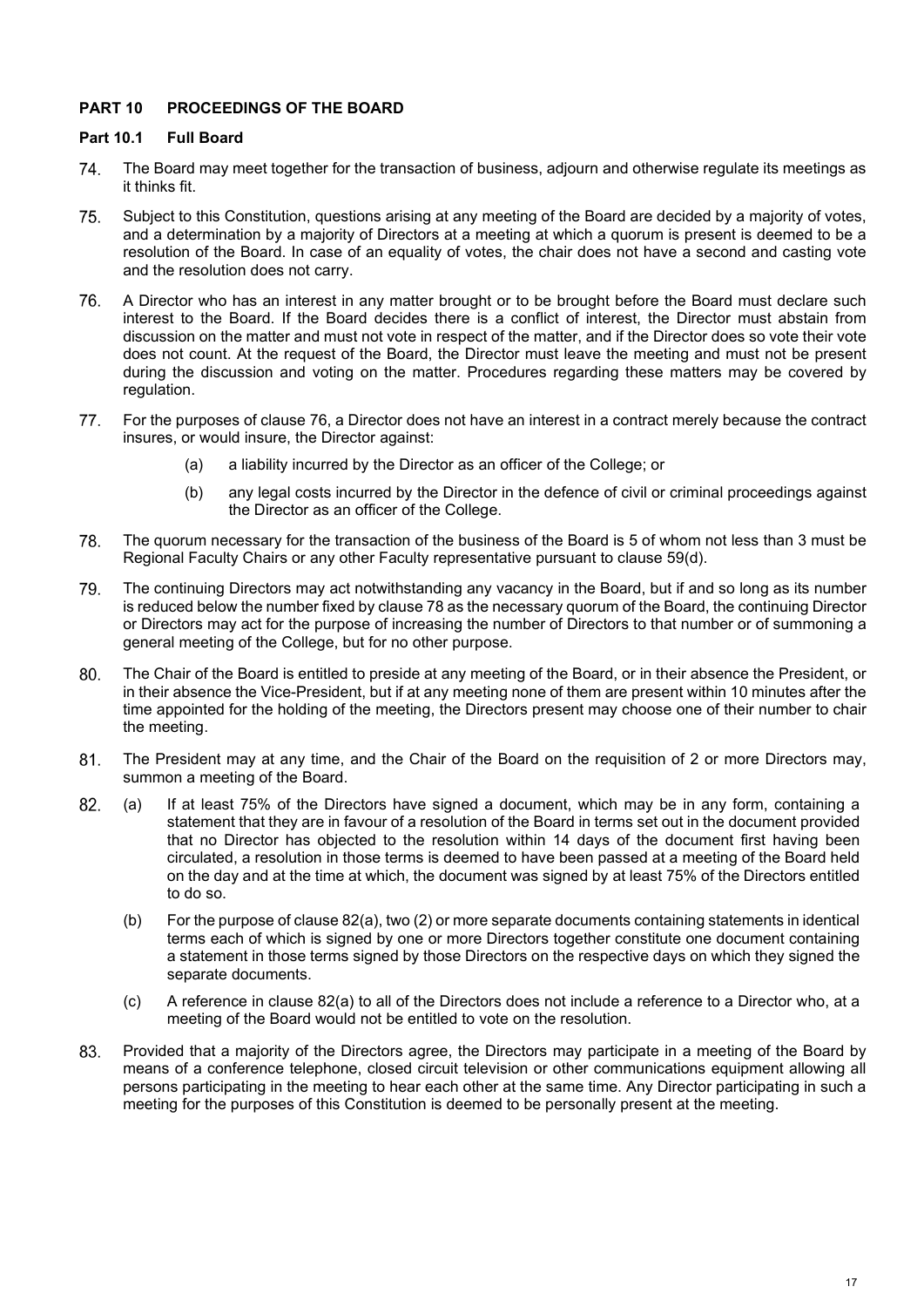- 84. The Board may delegate any of its powers or functions (being powers or functions exercisable by it as the directors of the College by the Governing Acts) to:
	- (a) the Executive established under Part 10.2;
	- (b) a committee established under Part 10.3; or
	- (c) the Chief Executive Officer.

# **Part 10.2 Executive Committee**

- The Executive Committee of the Board comprises: 85.
	- (a) the President;
	- (b) the Chair of the Board;
	- (c) the Vice President;
	- (d) the President Elect,
	- (e) the Censor-in-Chief, and
	- (f) the Chair of Finance, Audit and Risk Management Committee,

and a quorum comprises four members.

- 86. The Board may delegate to the Executive the supervision of the day to day business of the College and may delegate such other functions as the Board may in its discretion think fit.
- 87. The Executive, during intervals between meetings of the Board, has power as delegated by the Board to exercise certain powers of the Board, subject to any restrictions or limitations imposed by the Board from time to time in regulations.
- 88. The Executive must meet, convene and adjourn its meetings and may otherwise regulate its proceedings subject to any regulations that may be imposed on it by the Board.
- 89. Subject to this Part 10.2, the provisions of Part 10.1 apply to the Executive as if a reference to the Board were a reference to the Executive, and a reference to a Director or member of the Board were a reference to a member of the Executive.

# **Part 10.3 Committees and Advisory Councils**

- 90. The Board may establish one or more committees of such member or members of the College as the Board thinks fit. Any committee so formed shall conform to any regulations that may be imposed by the Board and subject to those regulations have power to co-opt any person or persons. Any member of such a committee appointed by the Board has one vote. No co-opted member is entitled to vote on matters brought before that committee unless such co-option was approved by the Board.
- 91. The Board may establish one or more advisory councils consisting of such member or members of the College as it thinks fit. Such advisory councils must act in an advisory capacity only. They must conform to any regulations that may be imposed by the Board and subject to those regulations have power to co-opt any person or persons. Any member of such an advisory council appointed by the Board has one vote. No co-opted member of such an advisory council is entitled to vote unless such co-option was approved by Board.
- 92. The chair of any committee or advisory council must be appointed by the Board, but if at any meeting the chair is not present within 10 minutes after the time appointed for the holding of the meeting, the members present may choose one of their number to chair the meeting.
- A committee or advisory council must regulate its meetings in accordance with any regulations that may be 93. imposed on it by the Board. Subject to such regulation, a committee or advisory council may meet, adjourn and otherwise regulate its meetings as it thinks fit.
- Questions arising at a meeting of a committee or advisory council must be determined by a majority of votes 94. of the members present and voting. In case of an equality of votes, the committee or advisory council chair does not have a second and casting vote and the resolution does not carry.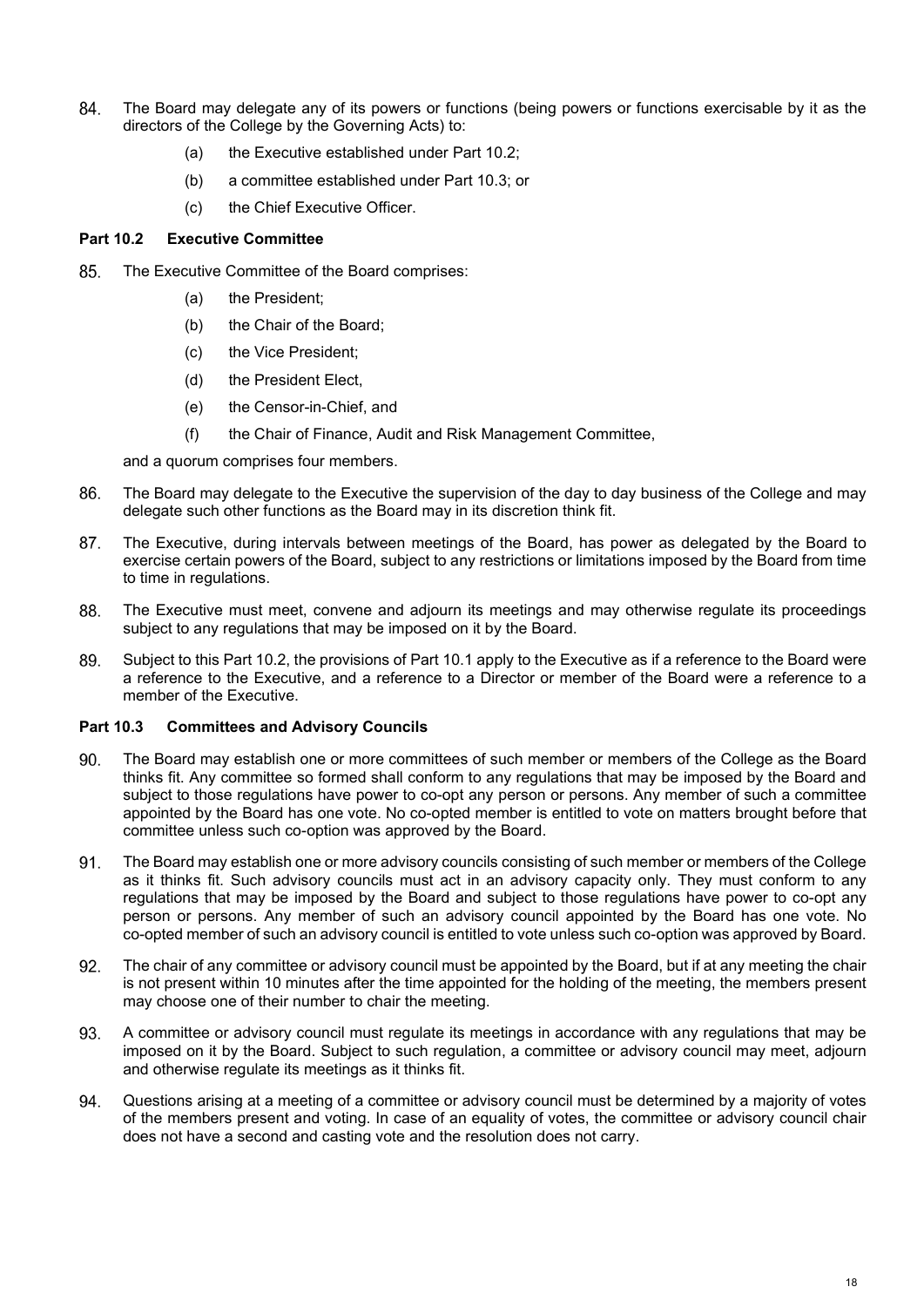- 95. Provided that a majority of the members of a committee or advisory council agree, the members may participate in a meeting of the committee or advisory council by means of a conference telephone, closed circuit television or other communications equipment allowing all persons participating in the meeting to hear each other at the same time. Any member of a committee or advisory council participating in such a meeting for the purposes of this Constitution is deemed to be personally present at the meeting.
- 96. All acts done by any meeting of the Board or of a committee or advisory council or by any person acting as a Director, notwithstanding that it is afterwards discovered that there was some defect in the appointment of a person to be a Director or a member of the committee or advisory council, or to act as a Director, or that a person so appointed was disqualified, is as valid as if the person had been duly appointed and was qualified to be Director or to be a member of the committee or advisory council.

# **PART 11 GENERAL**

#### **Part 11.1 College Officers**

- The Board may appoint a Chief Executive Officer (or acting Chief Executive Officer) taking into account the 97. Board's recommendation, for such term and at such remuneration and upon such conditions as it may think fit. The Chief Executive Officer may be removed by the Board.
- 98. The Board shall appoint a company secretary for the purposes of the Corporations Act.

#### **Part 11.2 The Seal**

99. The Board must provide for the safe custody of the seal, which must only be used by the authority of the Board or of a committee of the Board authorised by the Board. Every instrument to which the seal is affixed must be signed by 2 Directors and must be countersigned by the company secretary or by a third Director or by some other person appointed by the Board for the purpose.

#### **Part 11.3 Accounts**

100. The Board must cause financial records to be kept in accordance with the Governing Acts. Financial reports must be prepared, audited and provided to members in accordance with the Governing Acts.

# **Part 11.4 Audit**

101. An auditor must be appointed to carry out the required functions in accordance with the Governing Acts.

#### **Part 11.5 Notices**

- 102. (a) Subject to the Governing Acts, a notice may be given by the College to any member
	- (i) by serving it on the member personally;
	- (ii) by sending it by post to the member at their registered address or the address if any supplied by them to the College for the giving of notices to the member;
	- (iii) by facsimile where the member consented to receiving notices at the member's nominated facsimile number;
	- (iv) by electronic mail where the member consented to receiving notices at a nominated electronic mail address; or
	- (v) by any other electronic means where the member consented to receiving notices by that electronic means.
	- (b) Where a notice is sent by post, service of the notice is deemed to be effected by properly addressing, pre-paying and posting a letter containing the notice, and to have been effected, in the case of a notice of a meeting, on the second day after the date of its posting, and, in any other case, at the time at which the letter would be delivered in the ordinary course of post.
	- (c) A notice sent by facsimile (provided a status report received by the sender which shows the notice has been transmitted) is deemed served immediately upon completion of sending if such completion is within business hours in the place where the addressee's facsimile machine is located, but if not, then at 9.00 am next occurring during business hours at such place.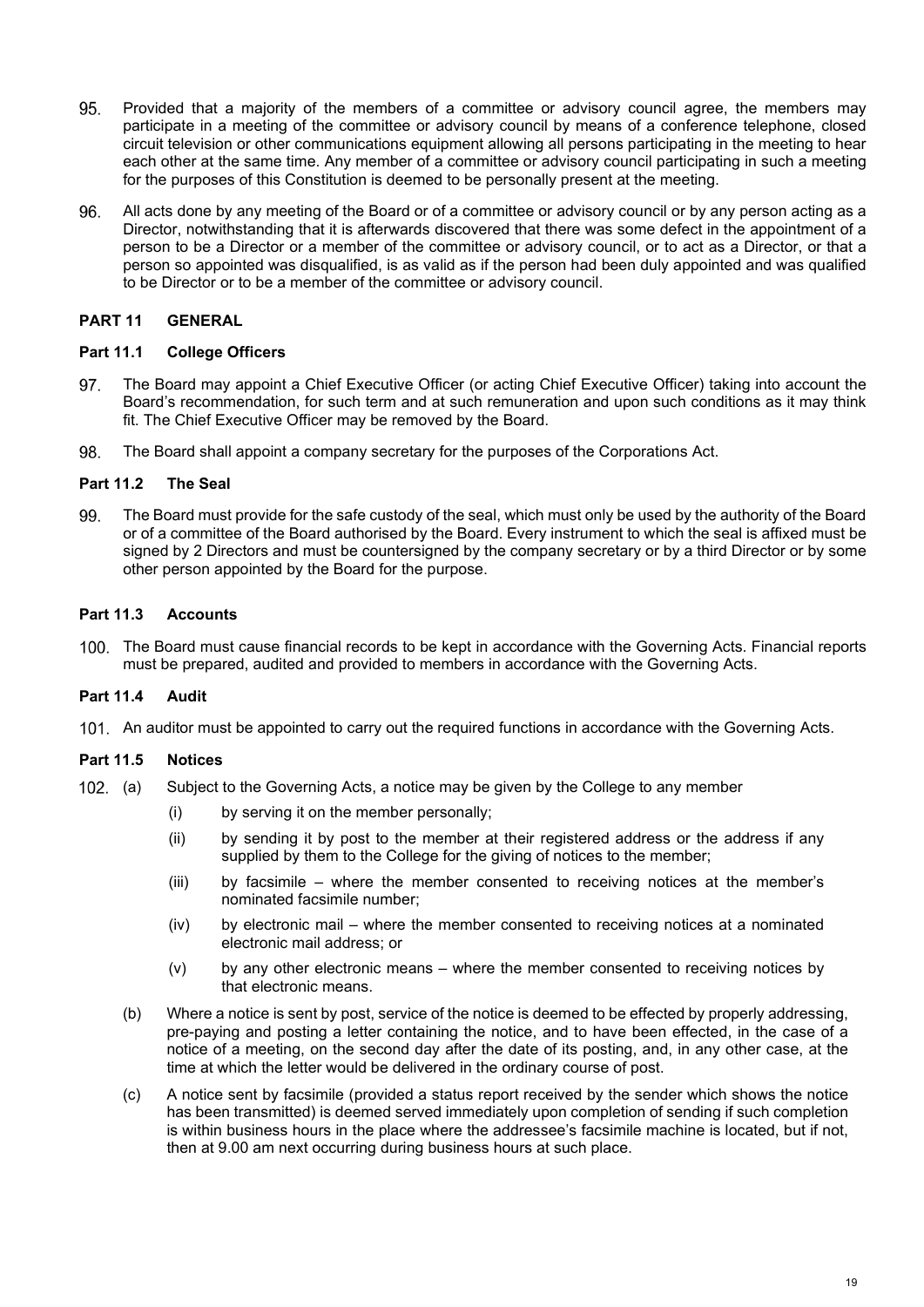- (d) A notice sent by electronic mail or other electronic means is deemed served immediately upon completion of sending if such completion is within business hours in the place where the relevant communication is received, but if not, then at 9:00 a.m. next occurring during business hours at such place.
- (e) In this clause 102, "business hours" means from 9:00 a.m. to 5:00 p.m. on a day that major trading banks are open for business at the place or in the postal district where the addressee's facsimile machine is located.
- (a) Notice of every general meeting must be given in accordance with clause 102 to:
	- (i) every member except those members for whom the College has no registered address or other address for the giving of notices to them; and
	- (ii) the auditor or auditors for the time being of the College.
	- (b) No other person is entitled to receive notices of general meetings.

#### **Part 11.6 Income to be applied towards the College's objects**

- 104. (a) The income and property of the College must be applied solely towards the promotion of its objects as set out in this Constitution. Subject to clauses 104(b), 104(c) and 104(d), no College income or property may be paid or transferred, directly or indirectly, by way of dividend, bonus or otherwise, to any member or Director.
	- (b) Directors may be remunerated for their services as Directors, and paid for out-of-pocket expenses incurred in the performance of a duty as a Director, provided the amounts are reasonable and approved by the Board, and provided the total remuneration given to all Directors for their services as Directors does not exceed in aggregate in any financial year the amount as the College in general meeting determines by resolution.
	- (c) Directors may be paid for goods delivered or services rendered to the College in a professional or technical capacity or as employees, where the amount payable is reasonable and approved by the Board.
	- (d) Members may be paid for goods delivered or services rendered to the College in a professional or technical capacity or as employees, where the amount payable is reasonable.

# **Part 11.7 Winding up**

- 105. Every member of the College undertakes to contribute to the assets of the College in the event of it being wound up during the time that they are a member or within one year afterwards, for the payment of debts and liabilities of the College contracted before the time at which he or she ceases to be a member, and of the costs, charges and expenses of winding up the College, and for the adjustment of the rights of the contributories amongst themselves, such amount as may be required not exceeding twenty dollars (\$20.00).
- 106. If upon the winding-up or dissolution of the College there remains a surplus of assets after satisfaction of all its debts and liabilities:
	- (a) the surplus must not be paid to or distributed among the members of the College;
	- (b) the surplus must be given or transferred to some other charitable institution or institutions having objects similar to those of the College, which institution must, by its constitution or rules, prohibit the distribution of its income and property among its members to at least the same extent set out in this Constitution;
	- (c) the charitable institution or institutions in clause 106(b) are to be determined by the members of the College at or before the time of dissolution, and failing this by application to a court of competent jurisdiction; and
	- (d) to the extent effect cannot be given to this clause 106, the surplus is to be applied to some charitable object as close as possible to the objects of the College (cy près).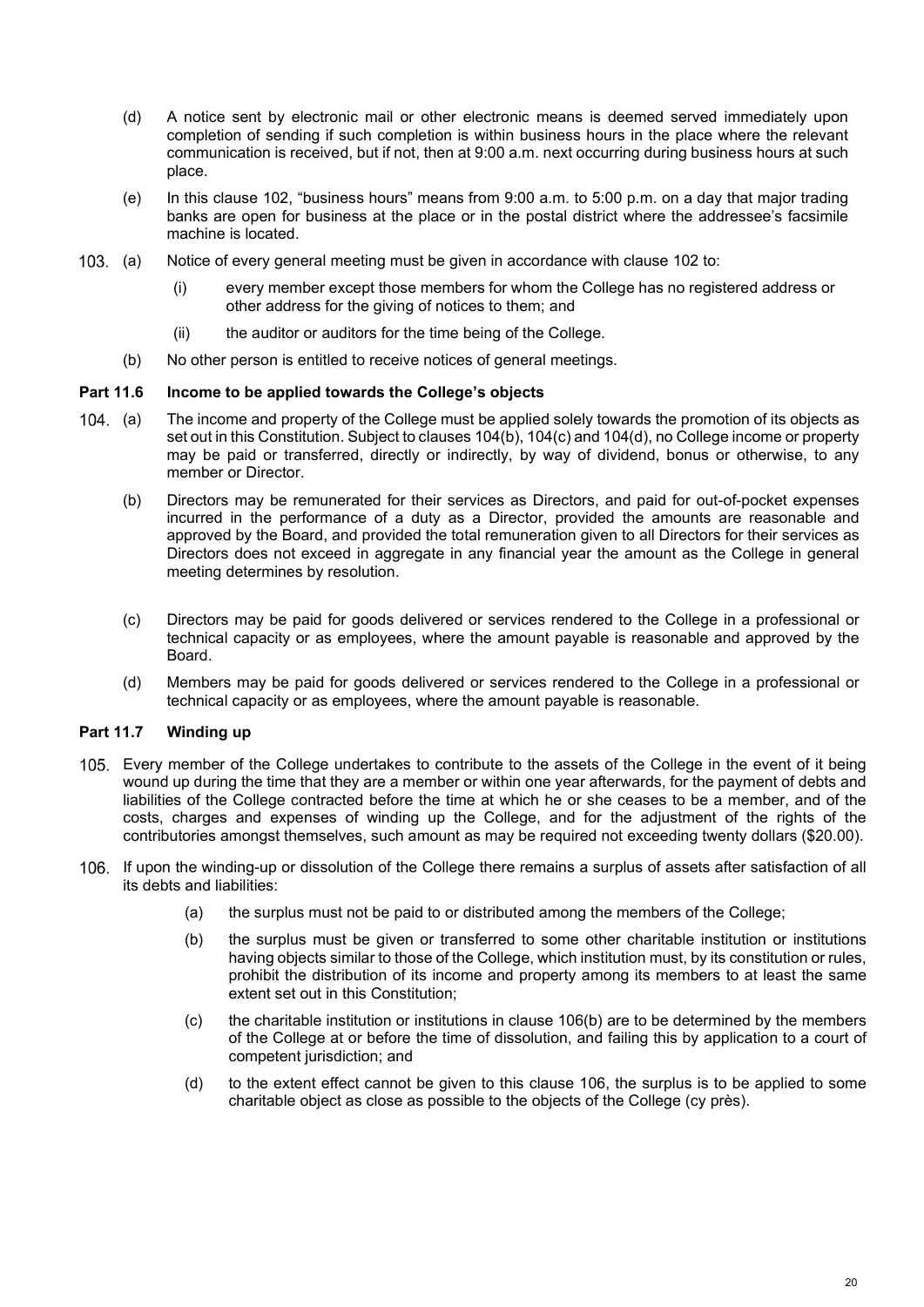# **Part 11.8 Indemnity**

- (a) To the relevant extent, the College indemnifies every person who is or has been an officer or auditor of the College against any liability (other than for legal costs) incurred by that person as an officer or auditor of the College.
	- (b) To the relevant extent, the College indemnifies every person who is or has been an officer or auditor of the College against legal costs incurred in defending an action for a liability incurred by that person as an officer of the College.
- 108. To the relevant extent, the College may pay or agree to pay a premium in respect of a contract insuring a person who is or who has been an officer of the College against a liability:
	- (a) incurred by the person as an officer provided that the liability does not arise out of conduct involving:
	- (i) a wilful breach of duty in relation to the College; or
	- (ii) contravention of section 182 or 183 of the Corporations Act or equivalent provisions in the ACNC Act;
		- (b) for costs and expenses incurred by the person in defending proceedings whether civil or criminal, whatever their outcome.
- 109. For the purposes of clauses 107 and 108:
	- (a) "officer" has the meaning given by section 9 of the Corporations Act; and
	- (b) "to the relevant extent" means:
	- (i) to the extent the College is not precluded by law from doing so;
	- (ii) to the extent and for the amount that the officer is not otherwise entitled to be indemnified and is not actually indemnified by another person (including, in particular, an insurer under any insurance policy); and
	- (iii) where the liability is incurred in or arising out of the conduct of the business of another corporation, or in the discharge of the duties of the officer in relation to another corporation, to the extent and for the amount that the officer is not entitled to be indemnified and is not actually indemnified out of the assets of that corporation.

#### **Part 11.9 Definitions and Interpretation**

- 110. (a) In this Constitution, unless the context otherwise requires:
	- (i) "ACNC Act" means the *Australian Charities and Not-for-profits Commission Act*
		- 2012 (Cth) or any subsequent or similar enactment or re-enactment;
	- (ii) "Affiliate" means a member of the College in general practice in Australia who is not a registered medical practitioner, and who may be a medical student who is currently enrolled in an undergraduate or graduate course approved by an Australian medical school, or who may be employed in general practice as a practice nurse, practice manager, a division of general practice, or a regional training provider, or who may be an International Medical Graduate who is not eligible to be registered to practice medicine in Australia;
	- (iii) "Associate" means a member of the College who is admitted as an Associate as provided by this Constitution and whose membership of the College has not been terminated; and "Associateship" has a corresponding meaning;
	- (iv) "Annual General Meeting" means the annual general meeting held by the College as required by the Governing Acts and in accordance with Part 5 of this Constitution;
	- (v) "Board" means the Board of the College constituted in accordance with Part 7.1;
	- (vi) "College" means The Royal Australian College of General Practitioners constituted as a company limited by guarantee under this Constitution;
	- (vii) "Constitution" means this constitution of the College;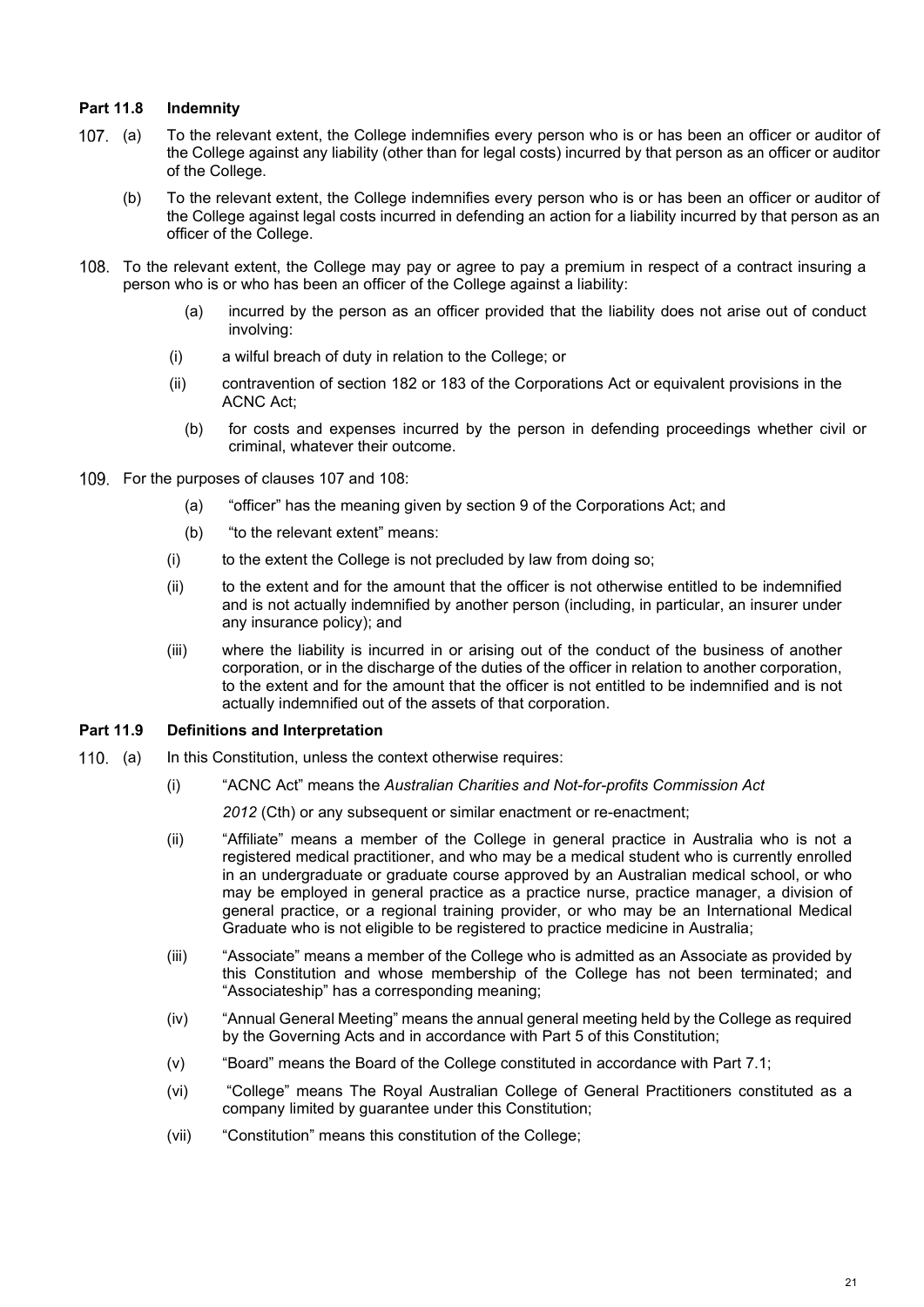- (viii) "Continuing Professional Development requirements" means such continuing professional development programmes as may from time to time be prescribed by Board regulation as the minimum requirements for retention of Fellowship, Membership or Associateship of the College;
- (ix) "Corporations Act" means the *Commonwealth Corporations Act 2001* (C'th) or any subsequent or similar enactment or re-enactment;
- (x) "Director" means a member of the Board, each member of which is a director of the College;
- (xi) "Executive" means the Executive Committee of the Board established under Part 10.2;
- (xii) "Extraordinary General Meeting" means a general meeting other than an Annual General Meeting;
- (xiii) "Faculty" means regional or other faculties established by regulations under Part 3;
- (xiv) "Faculty Council" means the council or other governance body of a Faculty under the regulations establishing that Faculty;
- (xv) "Fellow" means a member of the College who is admitted as a Fellow under Part 2.2 of this Constitution thereby becoming entitled to use the post-nominal "FRACGP" under clause 9(a) and whose membership of the College has not been terminated, but does not include an Honorary Fellow or any other person not entitled to use the post-nominal "FRACGP"; and "Fellowship" has a corresponding meaning;
- (xvi) "general practice" means medical practice which involves initial, continuing, comprehensive and coordinated medical care for all individuals, families and communities and which integrates biomedical, psychological, social and environmental understandings of health;
- (xvii) "Governing Acts" means the ACNC Act and or the Corporations Act as the context requires;
- (xviii) "GP in Training" means a member of the College who is admitted as a GP in Training under this Constitution and "GP in Training" has a corresponding meaning;
- (xix) "medical practitioner" means:
	- (A) a person registered under the legislation in force in any State or Territory of Australia as a medical practitioner and authorised pursuant to that legislation to practice medicine; or
	- (B) any other person with medical qualifications or experience approved by the Board from time to time as a prerequisite for admission to membership of the College;
- (xx) "member" means a Fellow, Member, Associate, GP in Training, Affiliate, Honorary Fellow and Honorary Member of the College and whose membership of the College has not been terminated; and "membership" has a corresponding meaning;
- (xxi) "Member" means a member of the College who is admitted as a Member as provided by this Constitution and whose membership of the College has not been terminated, but does not include an Honorary Member unless it is expressly stated that it does so; and "Membership" has a corresponding meaning;
- (xxii) "Poll" means a vote conducted at a general meeting, in which the votes of those present and of those voting by proxy are taken into account. The poll will be conducted by the Chair and may be by secret ballot. Following the declaration of the poll, all record of individual votes must be destroyed.
- (xxiii) "registered office" means the College's registered office for the purposes of section 142 of the Corporations Act;
- " (xxiv) Not used;